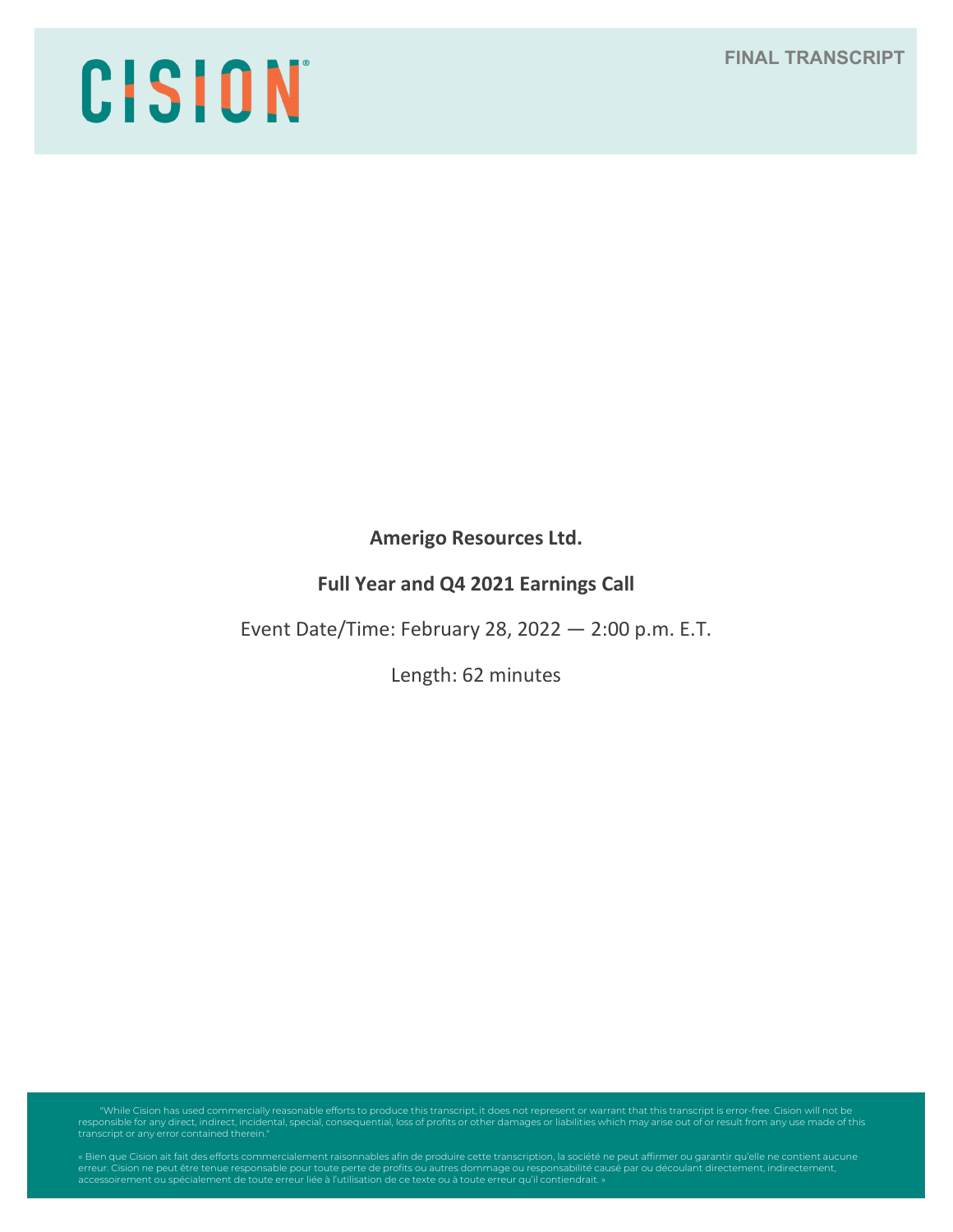## **CORPORATE PARTICIPANTS**

**Graham Farrell** *Amerigo Resources Ltd. — Harbor Access Investor Relations*

**Aurora Davidson** *Amerigo Resources Ltd. — Chief Executive Officer*

**Carmen Amezquita** *Amerigo Resources Ltd. — Chief Financial Officer*

#### **CONFERENCE CALL PARTICIPANTS**

**Steve Ferazani** *Sidoti — Analyst*

**Aaron Dunn** *Keystone — Analyst*

**Nick Toor** *BlackRoot Capital — Analyst*

**John Polcari** *Mutual of America — Analyst*

**Terry Fisher** *CIBC — Analyst*

**John Whittier** *C3 — Analyst*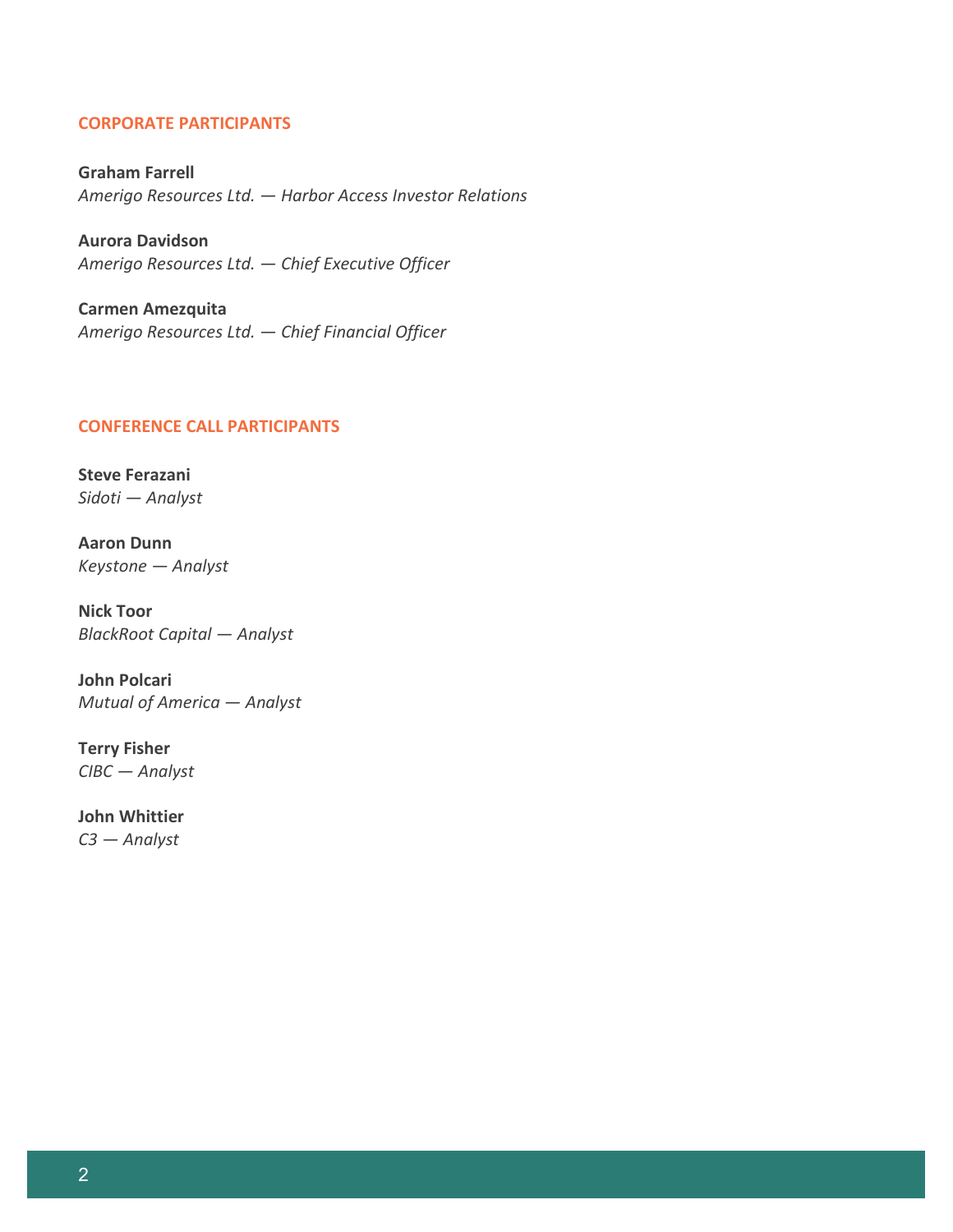#### **PRESENTATION**

#### **Operator**

Good afternoon. My name is Sylvie, and I will be your conference Operator today. At this time, I would like to welcome everyone to the Amerigo Resources Full Year and Q4 2021 Earnings Call. At this time, note that all lines have been placed on mute to prevent any background noise.

After the formal remarks, there will be a question-and-answer session. If you would like to ask a question during this time, simply press \*, then number 1 on your telephone keypad. And if you would like to withdraw your question, please press \*, then number 2. Thank you.

Mr. Graham Farrell of Harbor Access Investor Relations, you may begin the conference.

**Graham Farrell** — Harbor Access Investor Relations, Amerigo Resources Ltd.

Thank you, Operator. Good afternoon and welcome, everyone, to Amerigo Resources' investor conference call to discuss the Company's financial results for the full year and fourth quarter of 2021. We are delighted to have you join us today.

This call will cover Amerigo's financial and operating results for the year ended December 31, 2021. And we'll also refer to the financial results for the fourth quarter, along with a discussion of recent highlights and goals for 2022.

Please note that all dollar figures quoted in this call are US dollars, except where otherwise indicated.

Following our prepared remarks, we will open the conference call to a question-and-answer session. Our call today will be led by Amerigo's Chief Executive Officer, Aurora Davidson, along with the Company's Chief Financial Officer, Carmen Amezquita.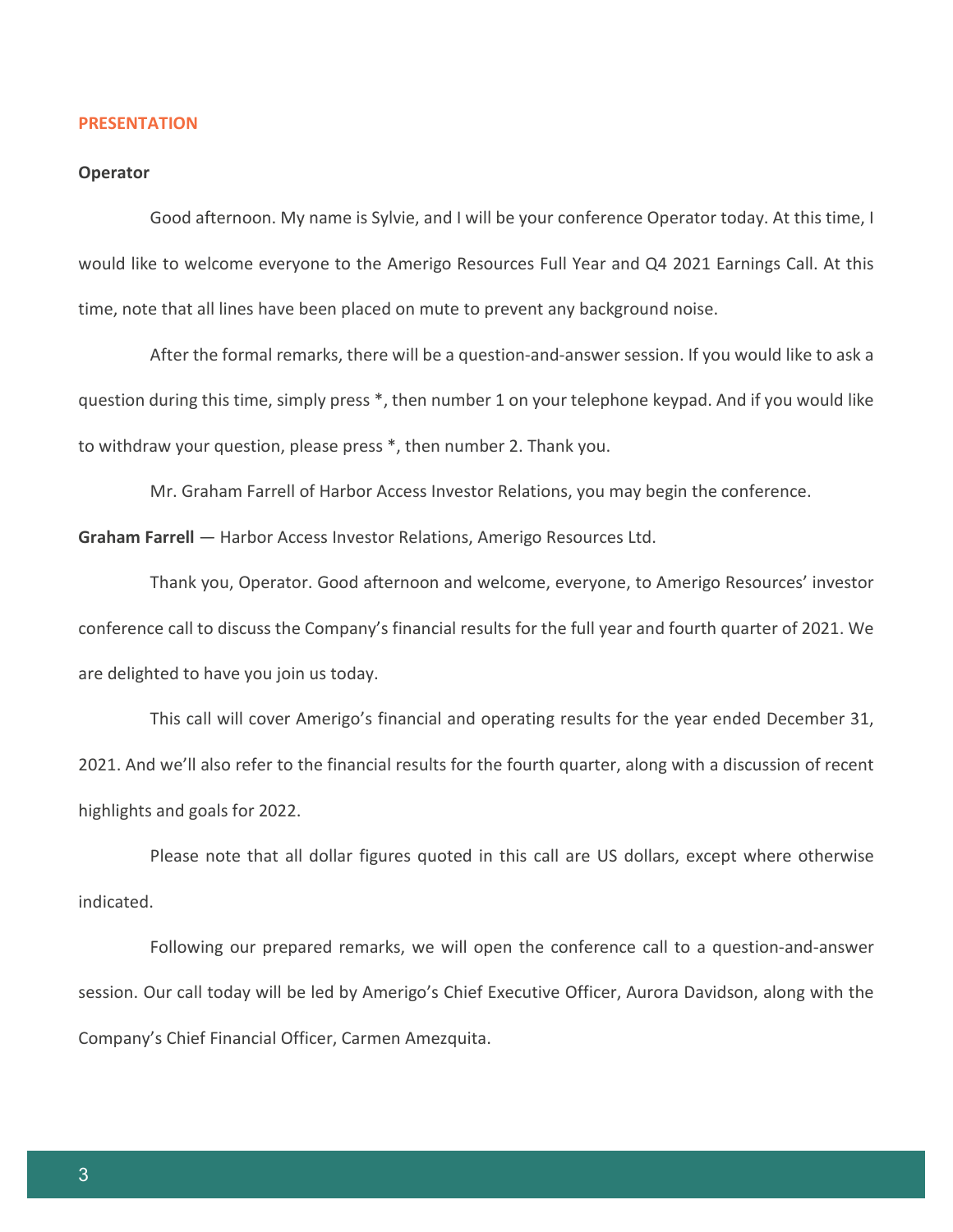Before we begin our formal remarks, I would like to remind everyone that some of the statements on this conference call may be forward-looking statements. Forward-looking statements may include, but are not necessarily limited to, financial projections or other statements of the Company's plans, objectives, expectations, or intentions. These matters involve certain risks and uncertainties. The Company's actual results may differ significantly from those projected or suggested by any forwardlooking statements, due to a variety of factors which are discussed in detail in our SEDAR filings.

I will now hand the call over to Aurora Davidson. Please go ahead, Aurora.

**Aurora Davidson** — Chief Executive Officer, Amerigo Resources Ltd.

Thank you, Graham. Welcome, everyone, to the Amerigo Resources earnings call to present 2021 financial results. Kind reminder that all dollar figures reported in this call are in US dollars, except where we specifically refer to Canadian dollars.

2021 was a transformational year for Amerigo and its shareholders. The Company posted its strongest financial annual results on record, including revenue of \$199.6 million, EBITDA of \$90.1 million, and net income of \$39.8 million. Earnings per share were \$0.22 or C\$0.28.

Without question, the robust copper prices of 2021 were instrumental in Amerigo achieving these results. The average LME copper price for the year was \$4.22 per pound, and our operation in Chile, MVC, had a copper price of \$4.25 per pound, compared to an average copper price of \$2.94 per pound in 2020.

However, I really want to give credit to our team of 292 workers in Chile for meeting our 2021 production and operational goals. MVC produced 63.4 million pounds of copper at a cash cost of \$1.75 per pound, outperforming our guidance for both production and cash cost. Copper production in 2021 was fully 13 percent higher than the year before.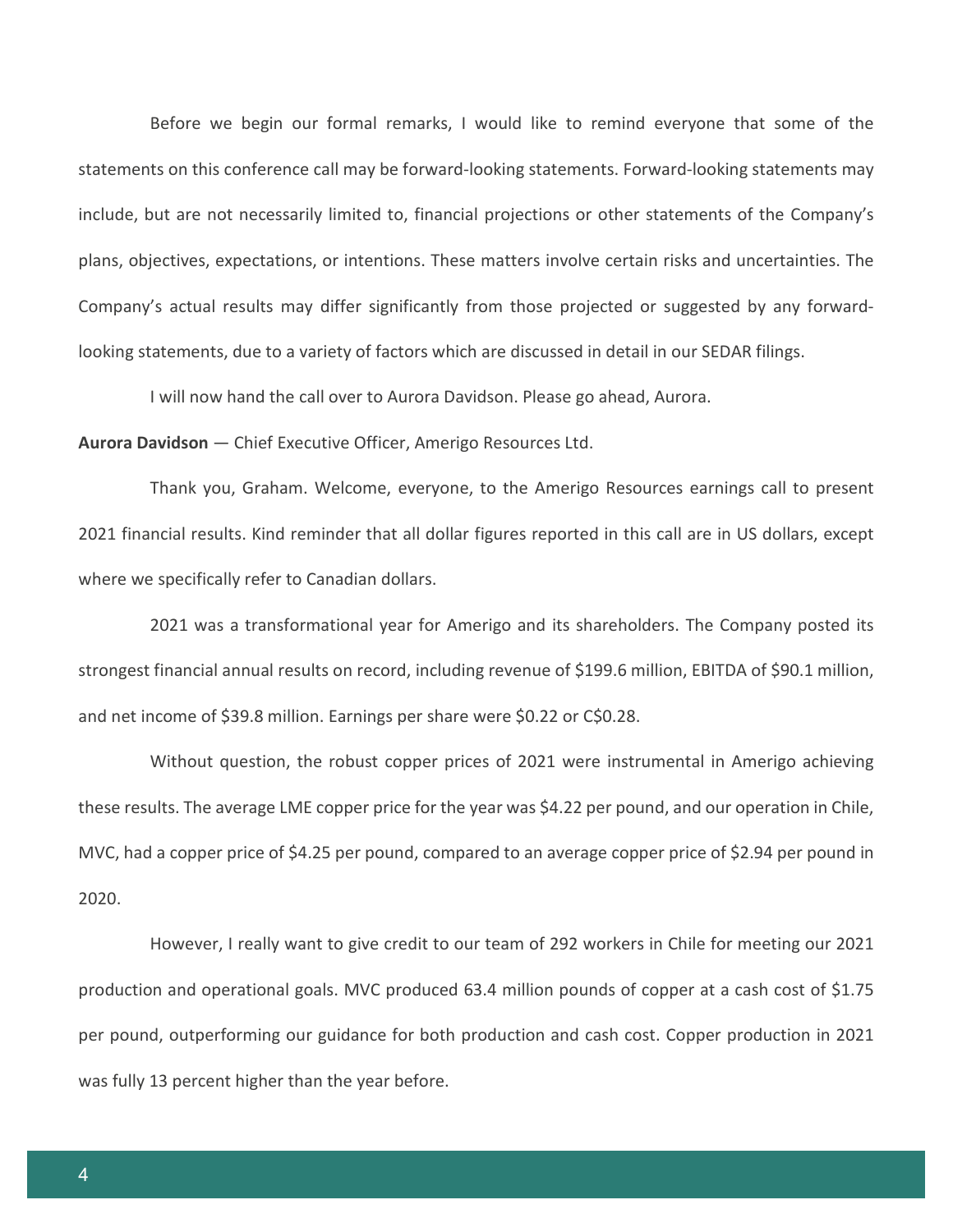In 2022, we expect to continue to have strong operational results. We have provided guidance to produce 61.9 million pounds of copper and 1.2 million pounds of moly.

So that everyone is aware, the annual plant maintenance shutdown at MVC and El Teniente is currently expected to last eight days and take place in April.

MVC's operations continued through 2021 without any disruptions due to COVID-19. Our plant availability was 98 percent, which compares very well with other traditional copper concentrators. MVC had no environmental regulation infractions and had an excellent safety record.

Water supply risks continue to be properly managed. Despite another year of drought in Chile, we maintained adequate water reserves in Colihues which, at the last monthly count were 5.4 million cubic litres, which is a healthy level. To monitor MVC's sources and uses of water, we have in place an 18 month rolling forecast, which currently shows no need to curtail operations as a result of reduced water availability in the next 18 months.

MVC incurred CapEx of \$9.4 million in 2021, which is higher than our target sustaining CapEx of around \$6 million a year. The projects undertaken ensured we had full operational continuity and were also associated with a strategic shift to capture more fresh tailings. This shift directly contributed to higher production levels in the year, which we expect will be maintained going into the future. As a result of the shift, the contribution to total production from fresh tailings increased from 45 percent in Q1 to 55 percent in Q4.

This change is an important strategy change for various reasons. One, we're capturing a significantly higher flow of fresh tailings to the plant, which is important to us and to El Teniente; two, we are not depleting Cauquenes as quickly, which means our reserves are extended; and three, we are using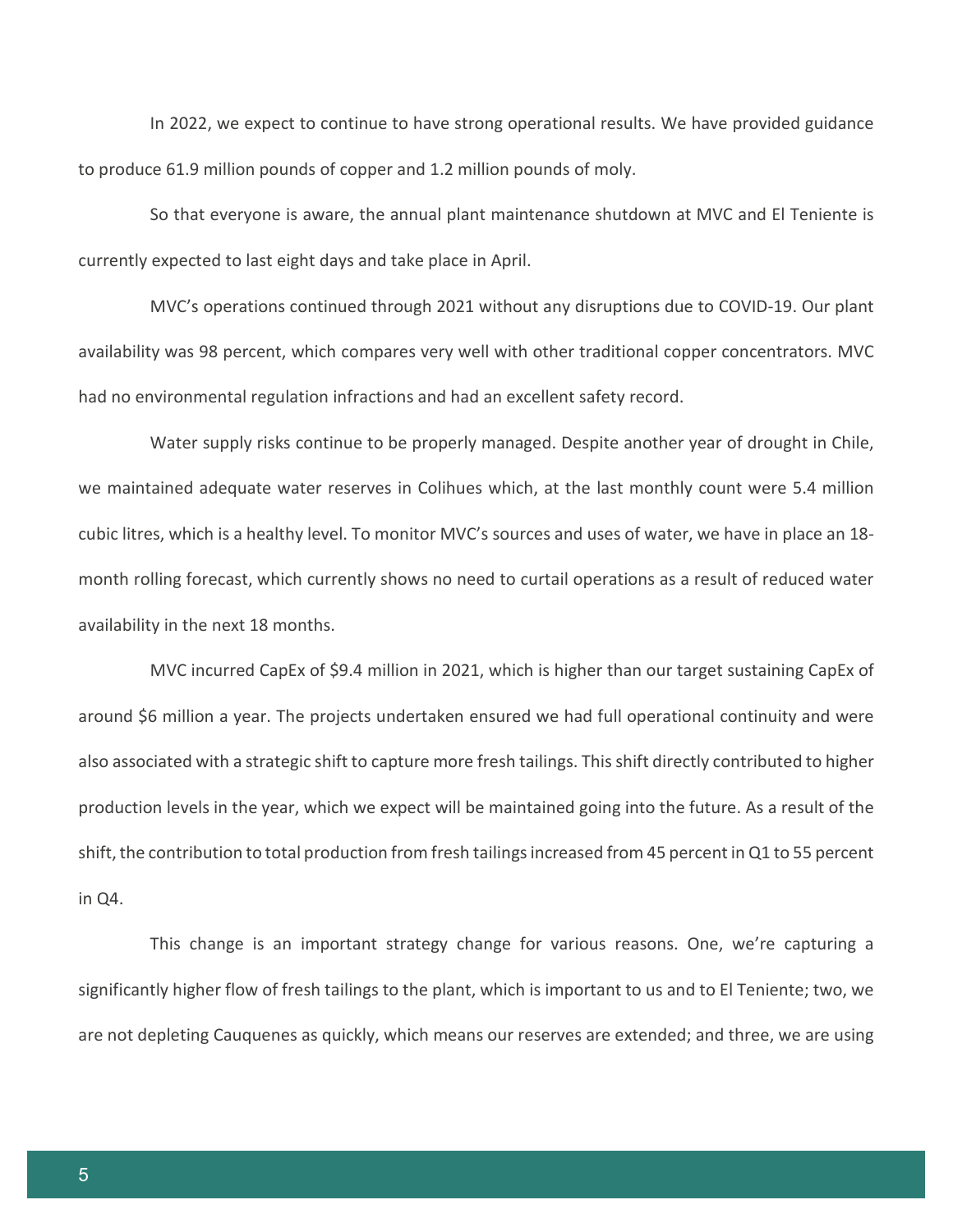less water, as Cauquenes is a water-intensive operation. And I believe the importance of this is clear to everyone, considering the drought.

In 2021, MVC also completed the core work to optimize its three water recovery thickeners. The first thickener is now fully upgraded, the second is scheduled for the upcoming April plant shutdown, and the third will be opportunistically scheduled. These thickeners are an important part of MVC's efficient use of water.

2022 will be another higher-than-normal CapEx year for MVC, as we have indicated in our production guidance already. In addition to 29 sustaining CapEx projects, expected to cost \$6 million, we will undertake two additional projects for \$4.7 million. These projects include an upgrade to the aerial tailings channel, in response to the higher levels of fresh tailings throughput. Capitalizable (phon) maintenance is expected to be \$2.8 million.

Inflationary pressures are becoming evident, and we expect that cash costs will increase, as we have already indicated, from \$1.75 per pound in 2021 to \$1.90 per pound. The single most significant driver is our treatment and refinery charge, for an expected increase of \$0.06 per pound. Treatment and refinery charges are a benchmark cost, and the impact is industry-wide and not specific to Amerigo.

We also expect an increase in steel prices of approximately \$0.04 per pound of copper, lower moly by-products credits of \$0.02, and another \$0.02 for all other inputs. This is an aggressive cost target, particularly considering cost escalation worldwide, but we will do our best to achieve it.

Let me point out that the targeted cash cost of \$1.90 per pound does not include the effect of signing bonuses to be paid this year by MVC to its 200 unionized workers. Signing bonuses are paid in Chile upon signing of collective agreements, which have a three-year term, and MVC's agreement expires on October 21st.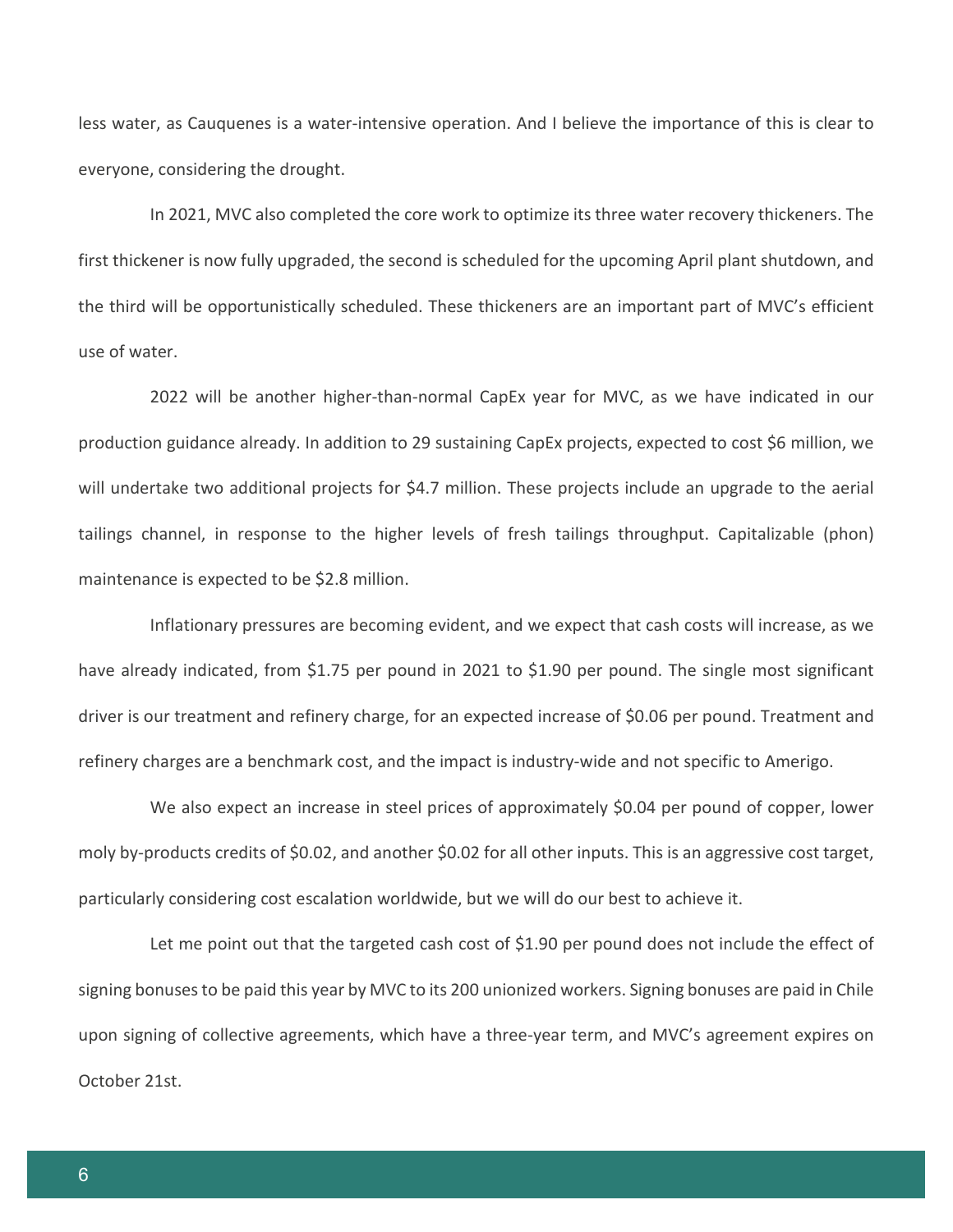We do not know the size of the signing bonuses, but they are not token amounts, and they are correlated to the price of copper at the time of signing. As a reference, to sign the current operator's contract in October 2019, copper prices were \$2.60 per pound. MVC paid \$2.1 million in signing bonuses. These bonuses must be expensed when incurred, so there will be a significant impact on cash cost in the period in which they are paid.

In our opinion, the market outlook for copper remains strong. In January, the average copper price was \$4.43 per pound and, as of today, the average copper price in February has been \$4.50 per pound. It could be possible that in the year, we reach the upper limits on the royalty agreements with El Teniente. I went over this topic on the last call but want to touch on it again.

The contract with El Teniente states that, if the average monthly LME copper price goes over \$4.80 per pound for fresh tailings or \$5.50 per pound for Cauquenes, for two consecutive months, and projections indicate the permanence of those higher prices over time, MVC and El Teniente will need to negotiate the upward continuation of the royalty scale.

The purpose of the renegotiation would be to maintain the same balance of the business split between MVC and El Teniente, as that which we currently have in place within the established price band. This would not be a clean-slate negotiation and, based on prior experience, we expect that potential future discussions on copper royalties outside of the current price would be uneventful.

Moving on from the topic of MVC operations, I would now like to discuss the Company's balance sheet and capital repatriation strategies.

Amerigo ended the year with a strong balance sheet, with more cash and less debt. Net cash at year-end was \$33.6 million compared to negative net cash of \$39.7 million at the end of 2020. Carmen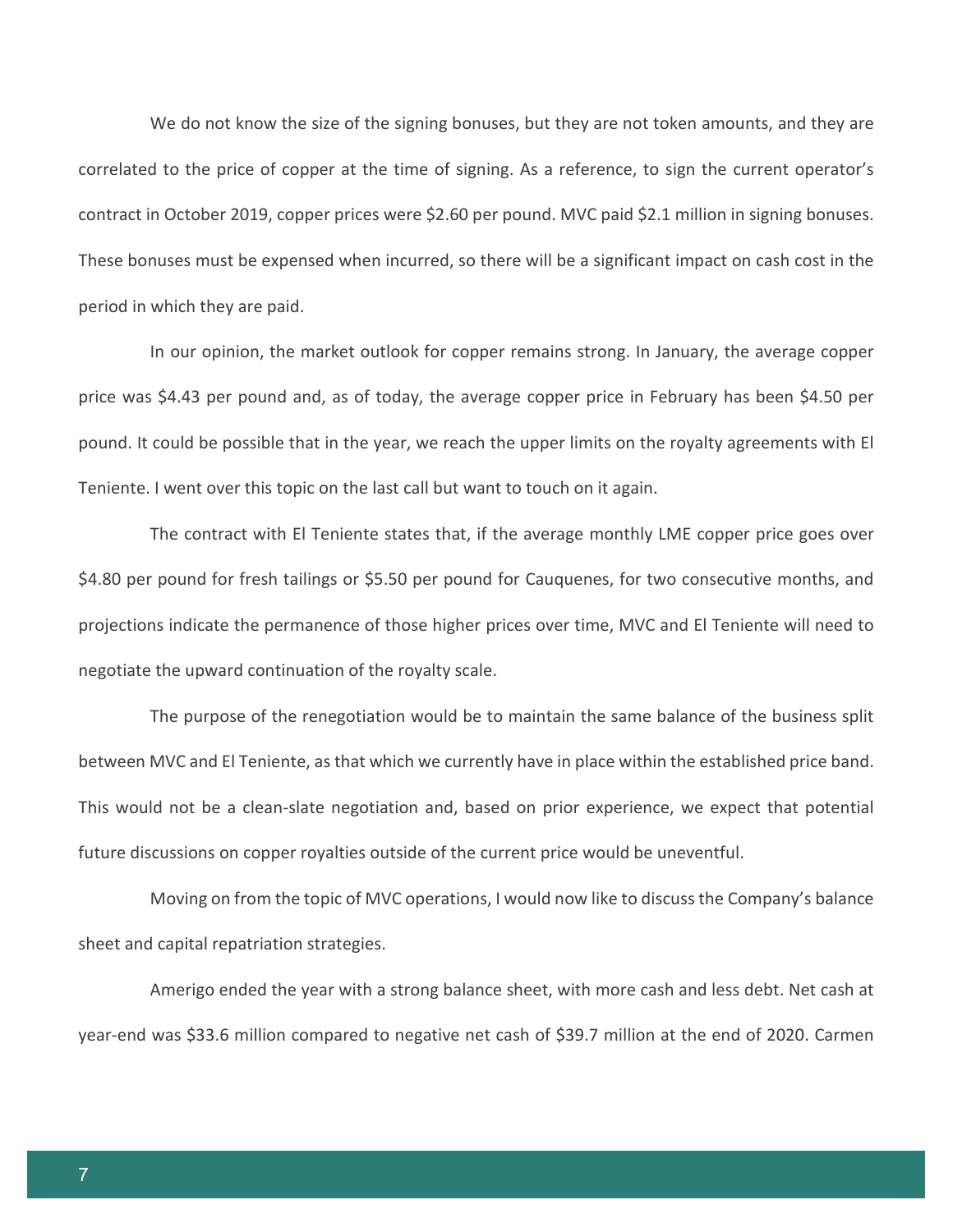will elaborate further on these topics, as I want to use some of my time to talk about what this means for Amerigo's shareholders.

In my view, the strength of operational and financial results in 2021 resulted in three important wins for Amerigo's shareholders: reduction in debt and capital repatriation in the form of share buybacks and dividends. Reducing corporate debt is a benefit to shareholders who are the residual owners after creditors. In 2021, Amerigo's debt was reduced by \$23.4 million. This represents a net debt paid on yield of 11.6 percent.

In 2021, the Company also completed a substantial issuer bid and initiated a normal course issuer bid. A total of \$8.8 million were used to repurchase 8.5 million shares which were tenured for cancellation, representing a buyback yield of 4.4 percent.

While we're talking about the buyback programs, let me give you a brief update on our significant shareholders to perhaps clear up some confusion.

One of Amerigo's large historical shareholders was Geologic Resource Partners, led by George Ireland, originally holding more than 23.4 million shares of Amerigo. Geologic is in the process of winding up as a fund and distributing its holdings to its investors. Most of the investors opted to receive their Amerigo shares in kind and not in cash, and this included George Ireland, who increased his personal position in Amerigo by 8.7 million shares.

In addition, more than 9 million shares of Amerigo are now held by a top-five US university endowment, and another 2.7 million shares are held by new individual investors, all of whom were investors in Geologic. We are grateful for their continued support.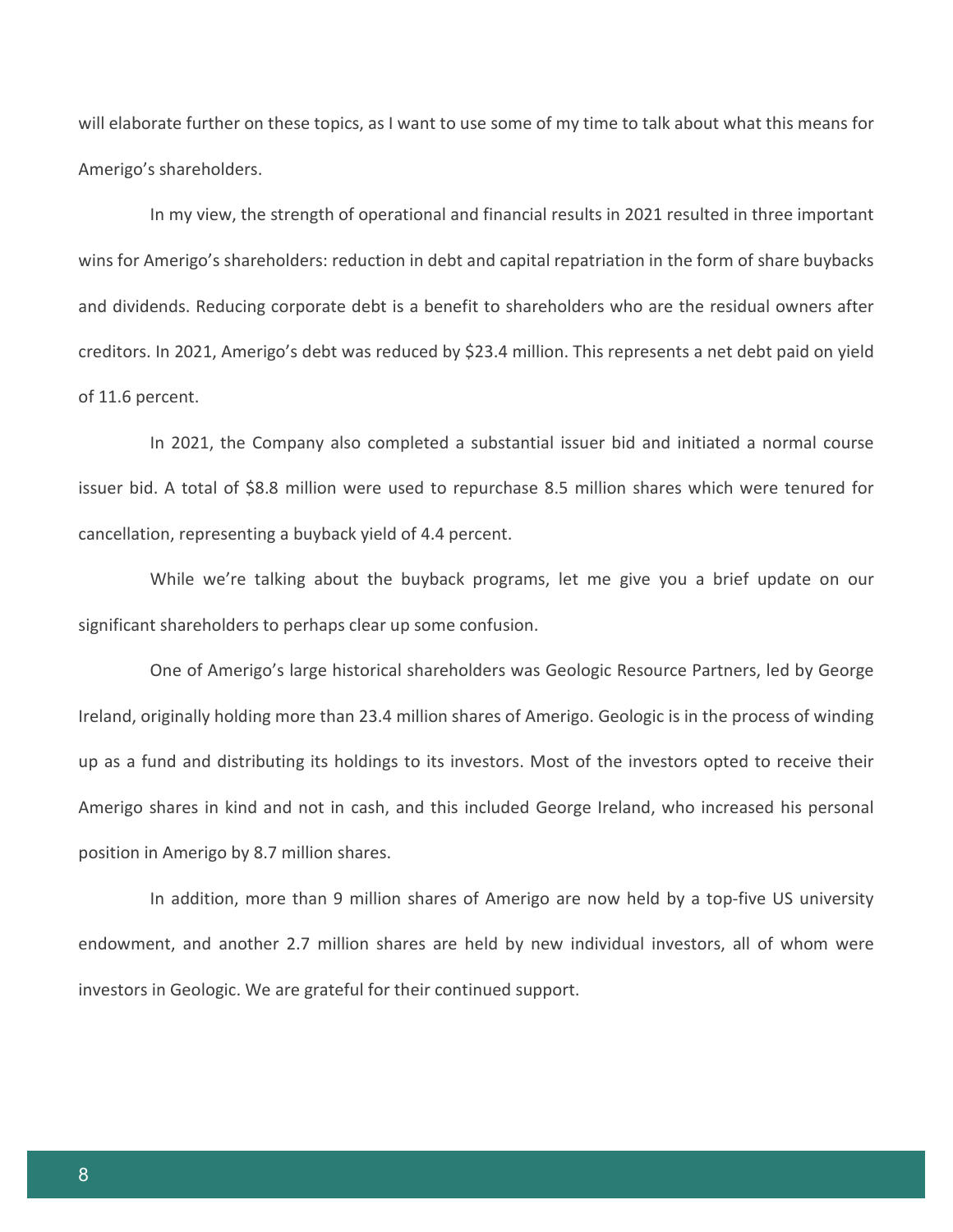Now onto the dividends. In Q4 2021, Amerigo reinstated a quarterly payment of dividends to shareholders. The objective of Amerigo's dividend policy is to have a steady, safe, quarterly dividend that can gradually grow over time. In fact, you've already seen this happen.

On November the 1, 2021, the board declared a quarterly dividend of C\$0.02 per share. Then, on February 22, 2022, the board declared an increased quarterly dividend of C\$0.03 per share. Based on Amerigo's December 31, 2021 share closing price of C\$1.46, this increased quarterly dividend represents an annual dividend yield of 8.22 percent. The board considers the quarterly dividend to be secure, and Amerigo shareholders should be able to count on that dividend yield in their portfolios.

We do realize, however, that this prudent policy, from time to time, could end up leaving a pile of undistributed cash, which is not our goal either. To resolve this, the board has decided to periodically pay an annual dividend in addition to the quarterly dividend.

The annual dividend will depend on several factors, such as the Company's financial performance, the corporate market outlook, as well as ensuring that appropriate levels of cash are maintained for operations. Currently, we estimate that the appropriate cash to retain after the payment of an annual dividend would be in the range of \$20 million to \$25 million.

I was reading a recent market commentary from Bank of America. This commentary followed the release of annual results for Rio Tinto, and the title of the report was, Capital Return is Paramount. Investors worldwide are focused on capital returns as interest rates remain stubbornly low. And in my opinion, Amerigo now has one of the best-in-class return-of-capital policies available to investors anywhere.

To close my remarks, I will mention Chilean politics, as I am often asked about this.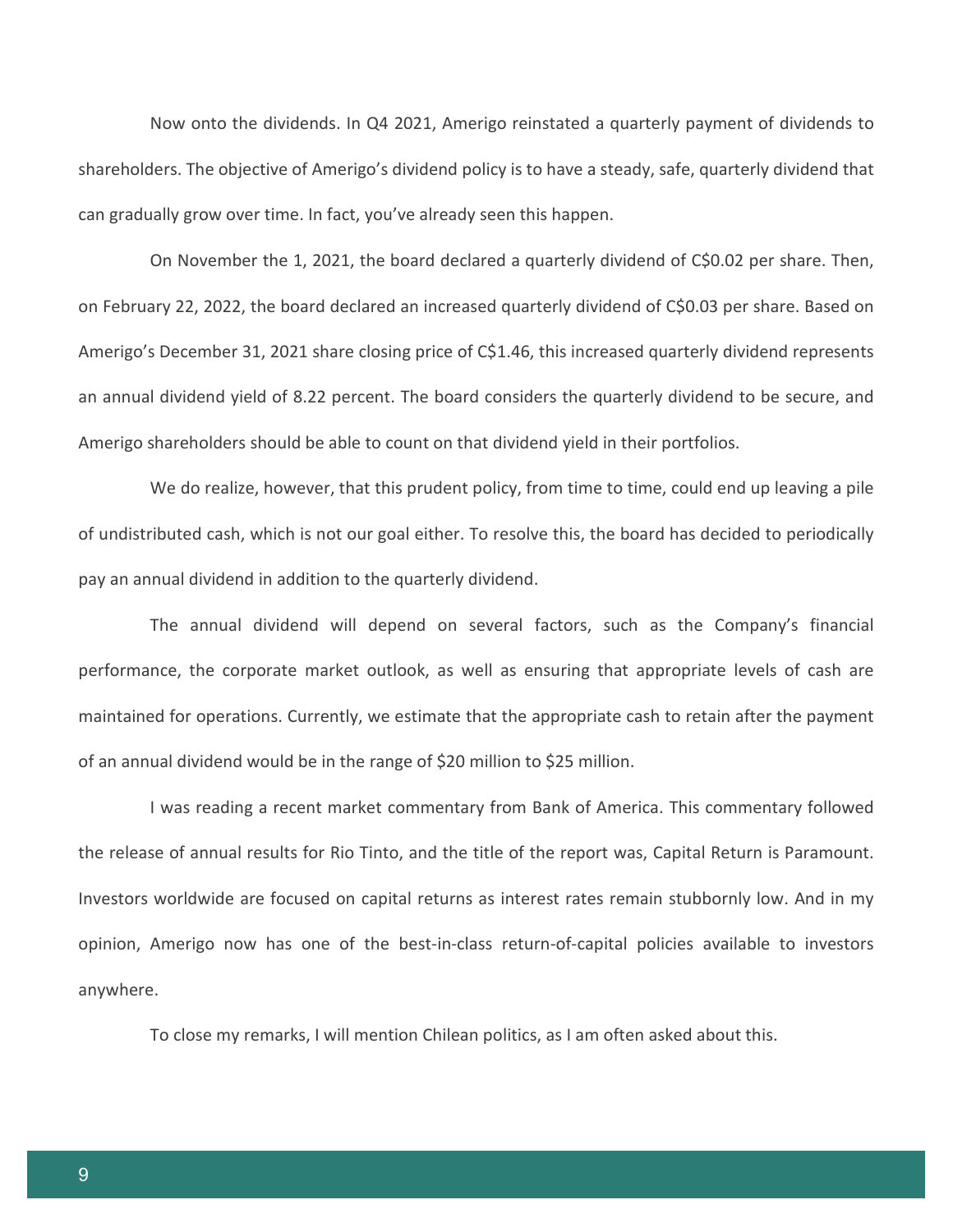On March 11th, Gabriel Boric will be sworn in as president of Chile. Gabriel Boric is 35 years old and was the left-leaning candidate and ended up winning the race as a result of one strategic change. He significantly tempered down the tone of his political offering to reach the traditional centre-left of Chilean politics. This more rational and inclusive approach was successful and has continued to date, including in the selection of his cabinet. The business community and foreign investors have welcomed this approach.

Separately, the constitutional assembly that is charged with preparing a draft of a new constitution has generated some controversial proposals, all of them still at the committee level. It is more likely than not that Mr. Boric and his government will infuse the same spirit of rationality, common sense, and logic that they have so long used on the members of the constitutional convention. Most observers believe that a radical proposal for a new constitution will most likely not be accepted by the people of Chile.

Regardless of the tone of some of the proposals and the press coverage they may get, the fact that Codelco is a company owned by the State of Chile makes us interested observers of these topics, but we do not see them as risk factors to our operation in Chile.

Now I will ask Carmen Amezquita, Amerigo's Chief Financial Officer, to present in detail the 2021 financial results. And by the way, we thought it would be better to have the earning calls on Monday rather than on Fridays, when research shows everyone's mind is on the weekend.

Carmen, please go ahead.

**Carmen Amezquita** — Chief Financial Officer, Amerigo Resources Ltd.

Thank you, Aurora. We're pleased to present the 2021 annual financial report from Amerigo Resources and its MVC operation in Chile.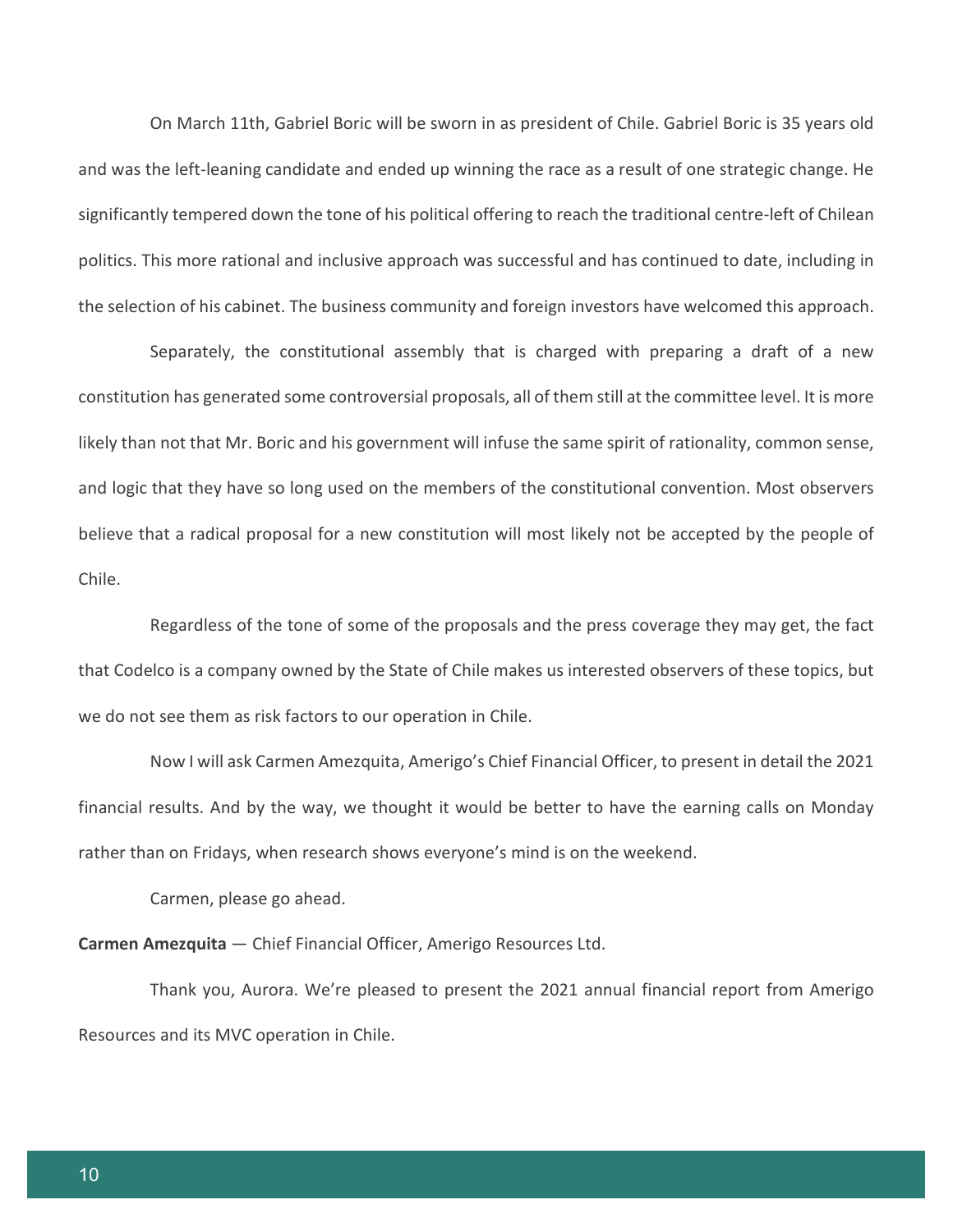The Company had a strong financial performance throughout 2021. Amerigo posted a record net income of \$39.8 million; earnings per share of \$0.22 or C\$0.28; EBITDA of \$90.1 million; and operating cash flow, before changes in working capital, of \$69.5 million.

Q4 2021 financial results included net income of \$8.9 million, earnings per share of \$0.05 or C\$0.06, EBITDA of \$24.9 million, and operating cash flow before changes in working capital of \$18.3 million. The strong results in 2021 were due to higher metal prices during the year and an increase of 13 percent in copper production over the prior year.

On December 31, 2021, the Company had a cash and restricted cash balance of \$64 million and working capital of \$24.6 million, compared to a cash balance of \$14.1 million and working capital deficiency of \$6.1 million at the end of 2020.

Total borrowings decreased from \$53.8 million to \$30.4 million. This changes the result of the repayment of debt and the debt refinancing completed during the year.

Amerigo's financial performance is highly sensitive to copper prices. Amerigo's average copper price for 2021 was \$4.25 per pound, 45 percent higher than 2020's average copper price of \$2.94 per pound.

Another factor affecting earnings are the changes in copper price from one period to the next. This is so because of our M+3 price convention for copper sales, where the final settlement price is the average LME price for the third month following production of copper concentrates.

At December 31, 2021, MVC's provisional copper price was \$4.32 per pound, and final prices for October, November, and December 2021 sales will be the average London Metal Exchange prices for January, February, and March 2022 respectively.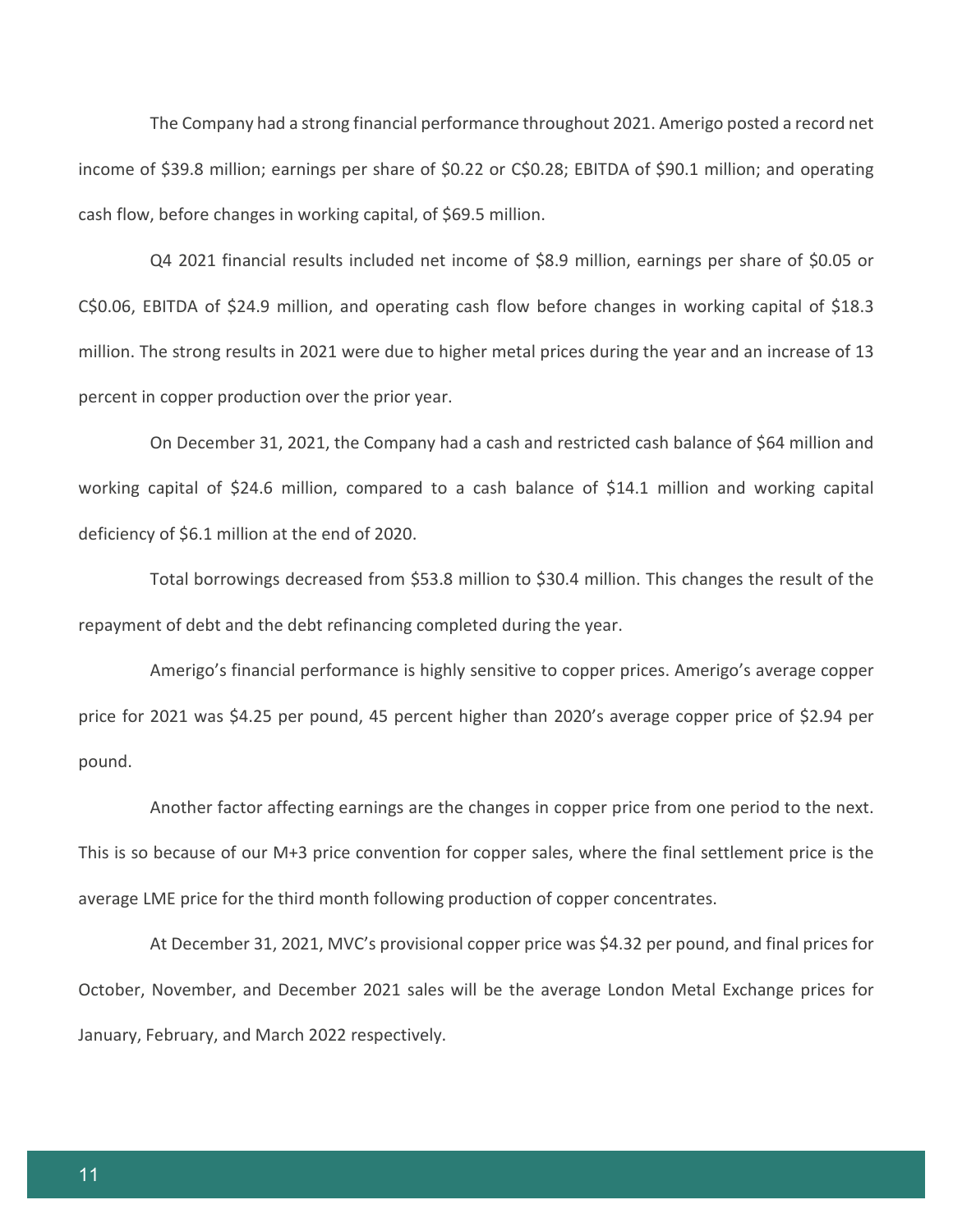A 10 percent increase or decrease from the \$4.32 per pound provisional price would result in a \$7.2 million change in copper revenue in 2022, in respect of 2021 production. Today's copper price is \$4.52 per pound.

Revenue in 2021 was \$199.6 million, compared to \$126.4 million in 2020. This included copper tolling revenue of \$181.4 million and molybdenum revenue of \$18.1 million. Within the copper revenue, the gross copper sales were \$269.4 million, and there were positive settlement adjustments of \$13.1 million. And then, deducted from revenue, we had \$78.4 million in royalties to DET, smelting and refinery costs of \$20.6 million, and transportation costs of \$2 million.

Total tolling and production costs, including depreciation, were \$127.5 million. This compares to tolling and production costs of \$111 million from the prior year.

In 2021, there were general and administrative costs of \$4.8 million, compared to \$2.8 million in the prior year. The \$2 million increase in general and admin expenses relates to an increase in salaries and management fees of \$520,000 and an increase of \$450,000 in legal and tax advisory fees associated with cash repatriation and costs associated with various share repurchase initiatives of 2021.

Share-based payments increased by \$546,000, and office and general expenses increased by \$487,000, mostly in connection with the Company's revamped investor relations activities.

The derivative to related parties had an expense of \$821,000 during the year, compared to an expense of \$20,000 in 2020, which in 2021, included actual amounts paid or accrued to related parties of \$1 million and a \$200,000 decrease in fair value. This difference in expense year over year is mostly related to the \$1 million fair value adjustment recovery recorded during 2020, which was related from the fluctuation of metal prices and discount rates.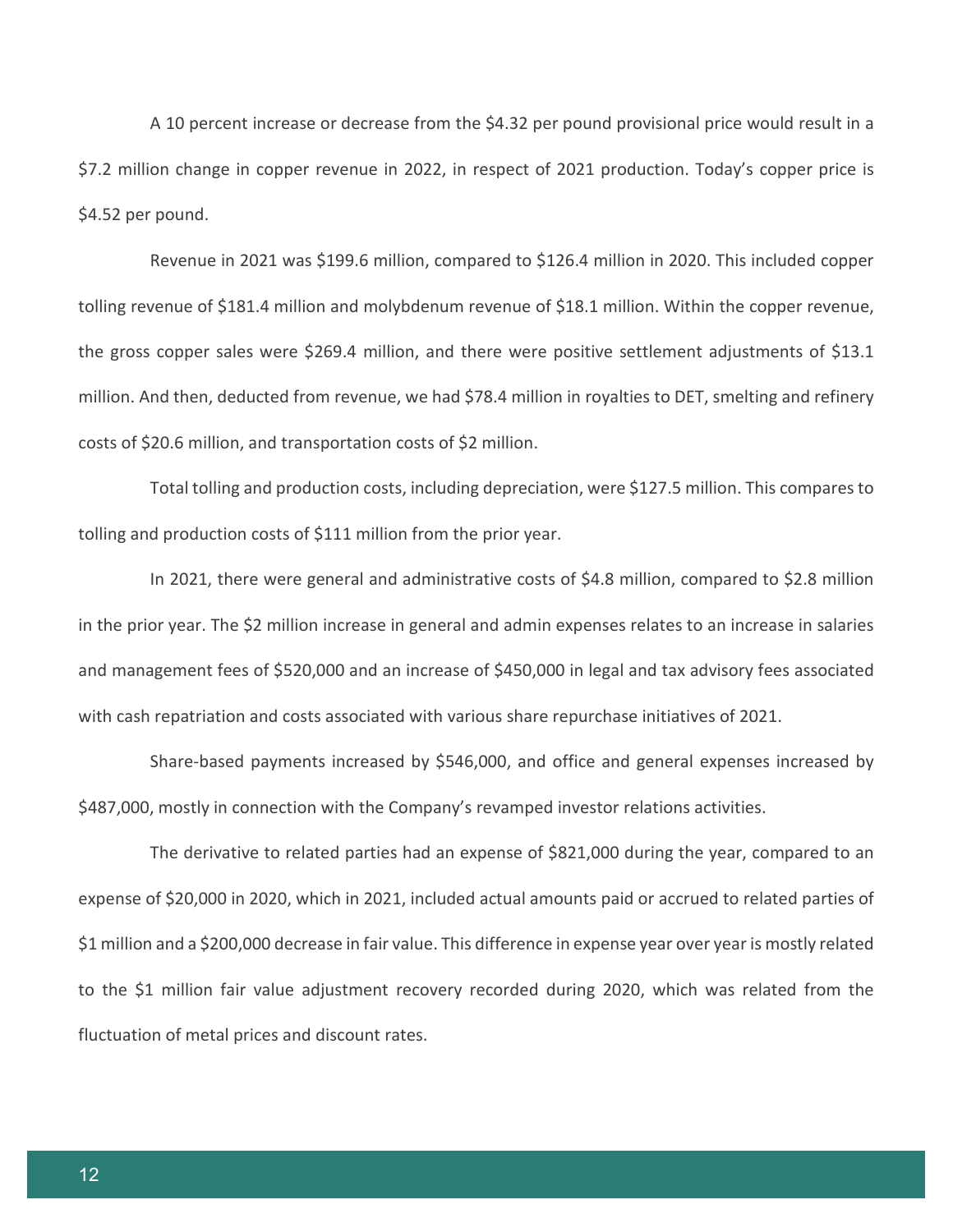Other losses were \$2.2 million compared to \$766,000 in the prior-year period. The increase relates mostly to the changes in foreign exchange recognized, with a loss of \$1.4 million recognized in 2021, compared to a gain of \$1.5 million in the prior year.

The Chilean peso weakened during 2021, after strengthening during 2020, causing a swing in the FX gain loss that was recognized year over year.

Finance expense was \$3.8 million, compared to \$5.2 million in the prior year. This included \$3.5 million in finance and interest charges and \$300,000 in fair value adjustments to interest rate swaps.

In 2020, the finance expense included \$3.7 million in finance and interest charges and \$1.5 million in fair value adjustments to interest rate swaps.

The Company uses interest rate swaps to manage risks related to variable-rate debt. On December 31, 2021, the balance of the term loan was \$30.4 million. The interest on the term loan is synthetically fixed through an interest rate swap at a rate of 5.48 percent per annum for 75 percent of the facility. The remaining 25 percent of the facility is subject to a variable rate based on the US LIBOR sixmonth rate which, on December 31, 2021, was 0.35438 percent per annum, plus a margin of 3.9 percent.

Also quite importantly, in 2021, the Company recognized an income tax expense of \$20.7 million, compared to \$476,000 in 2020. Tax expense includes both current tax, that is, the actual taxes payable by the Company, and deferred tax, which is a non-cash figure to reconcile timing differences between financial depreciation and tax depreciation.

The Company's current tax liabilities are shown in the statement of financial position and, on December 31, 2021, were \$8.3 million. Current taxes for 2021 will be paid in April 2022 by MVC. The balance sheet also shows a deferred income tax liability of \$35.8 million, which is the balance that tracks timing differences and does not represent taxes outstanding or due by the Company.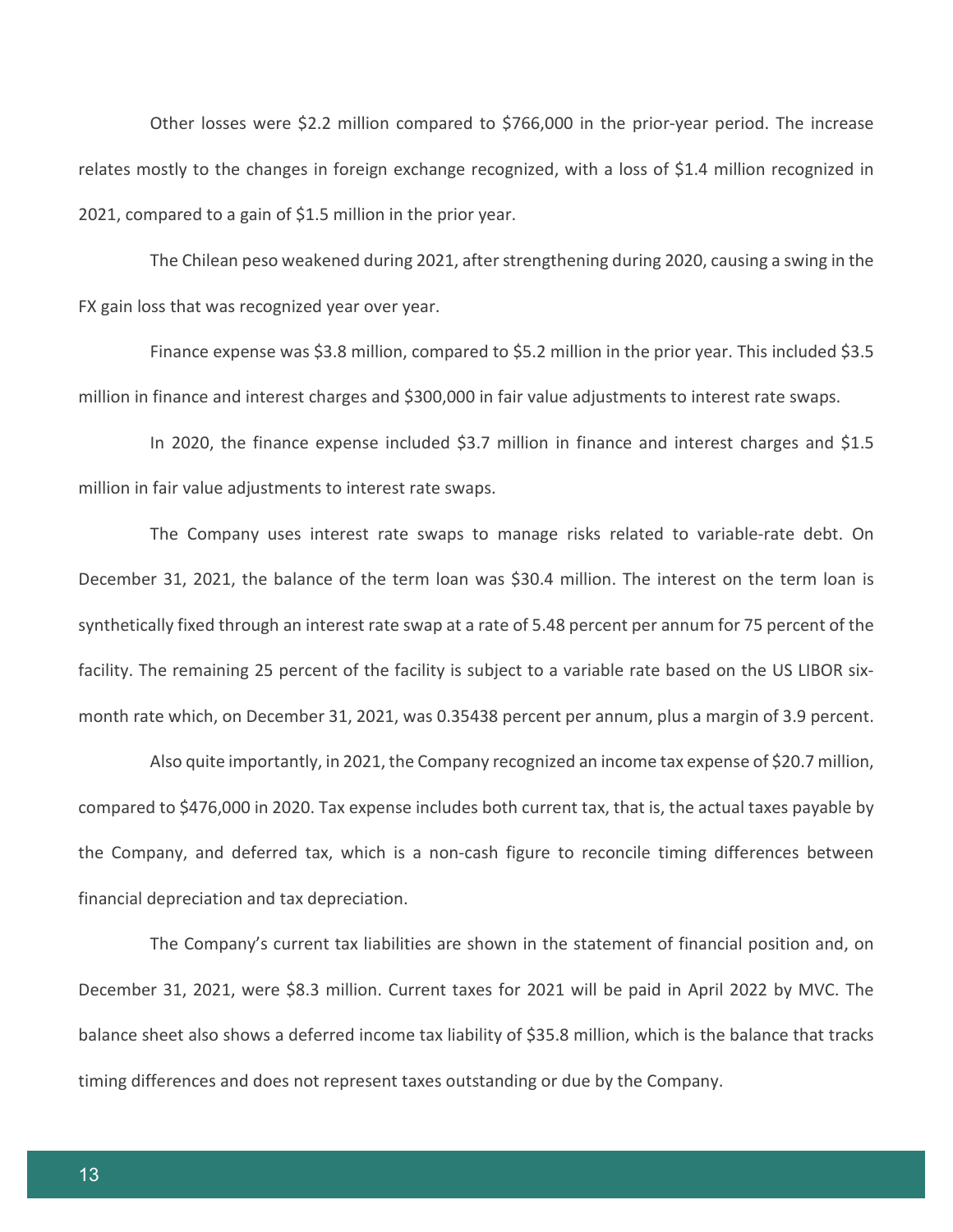In respect to cash flow in the year, cash flow from operating activities, before working capital changes, during 2021 was \$69.5 million; \$93.1 million after working capital changes. Cash flow used in investing activities was \$8.1 million, which includes the purchase of plant and equipment of \$12 million, offset by \$3.9 million received from the sale of investments held by the Company during the year.

Cash in financing activities was \$36.8 million. This is made up of the repayment on borrowings of \$57.8 million, as well as the repurchase of shares of \$8.8 million, dividends paid of \$2.8 million, and lease repayment of \$1.2 million, all offset by the proceeds from borrowing, net of transaction costs, of \$33.8 million.

Overall, there was a net increase in cash and cash equivalents of \$48.2 million and, after accounting for the effect of exchange rate changes on cash, an ending cash balance of \$59.8 million. Additionally, the Company held \$4.2 million in restricted cash.

We will report the Q1 2022 financial results in May 2022 and want to thank you for your continued interest in the Company during the year.

We will now take questions from call participants.

#### **Q&A**

#### **Operator**

Thank you. Ladies and gentlemen, if you would like to ask a question, please press \*, followed by 1 on your touch-tone phone. You will then hear a three-tone prompt acknowledging your request. And should you wish to withdraw yourself from the question queue, please press \*, followed by 2. And if you are using a speakerphone, we do ask that you please lift the handset before pressing any keys. Please go ahead and press \*, 1 now if you do have any questions.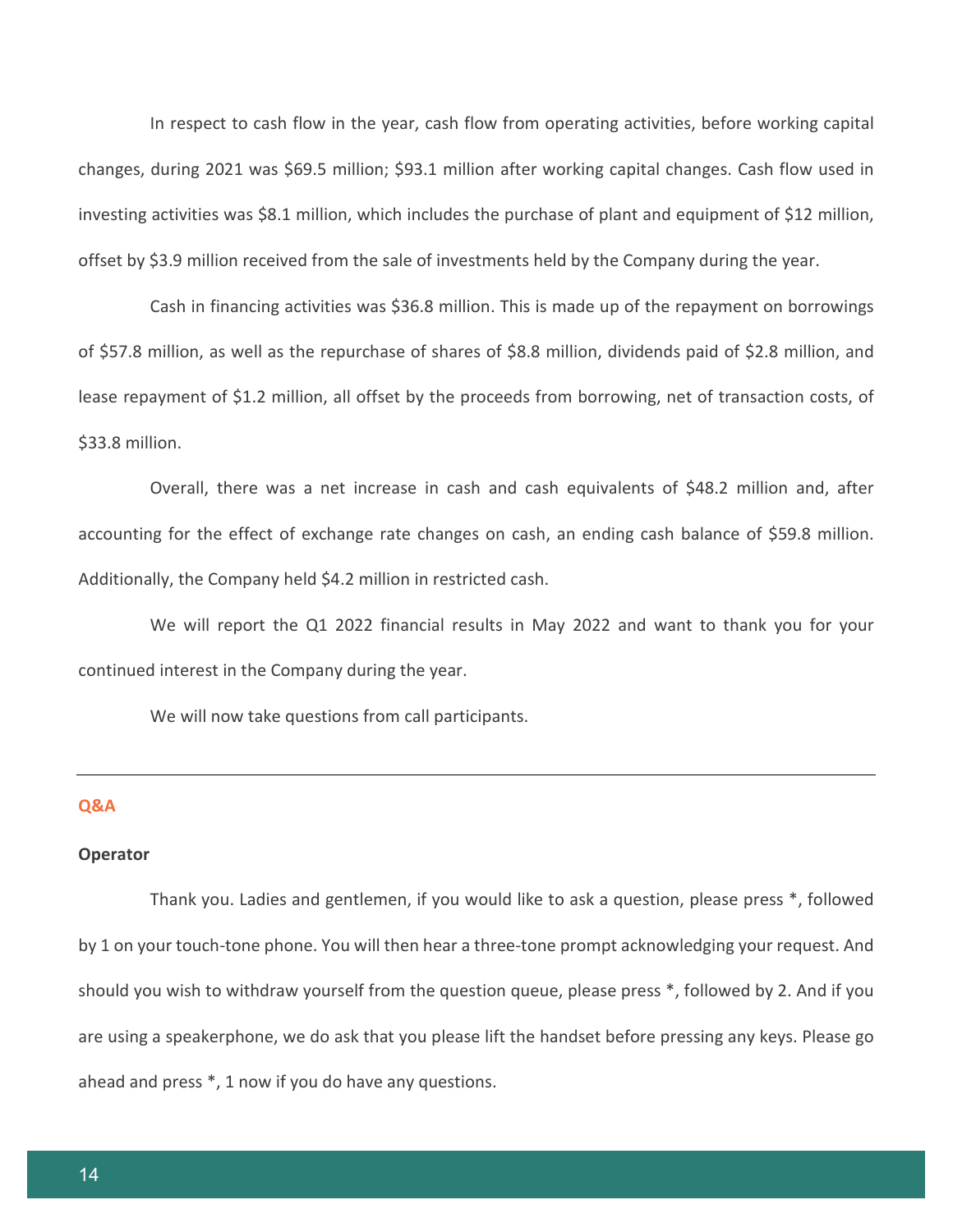And your first question will be from Steve Ferazani at Sidoti. Please go ahead.

#### **Steve Ferazani** — Sidoti

Good afternoon, Aurora, Carmen. Appreciate all the detail on the call. Wanting to ask a little bit about uses of cash. Obviously, you've shown a real commitment to return cash to shareholders with the return of the dividend, already increasing the dividend, the buybacks. Trying to think—and now the annual dividend. I'm trying to think of how you weigh returning cash to shareholders versus investment in the facilities and, potentially, the opportunity to invest in the facilities to expand annual throughput.

#### **Aurora Davidson**

Steve, that's a good question. Thank you for that. Let's start with a very simple premise. The first priority is to ensure that we have an operation that continues producing and generating returns to shareholders. We cannot take and we've never taken a position where we would prioritize a return of capital without first having assessed what the capital requirements are at MVC, but we have already done that. We indicated that we have—essentially, in addition to our sustaining CapEx project of \$6 million, we're allocating an additional \$4.7 million to risk mitigation projects that we feel are important to have in place, and so that has already been factored in.

I don't know if that answers your question, but you really have to prioritize attending to your operation and ensuring that your operation is in good shape before anything else.

## **Steve Ferazani**

But I guess the follow-up is how you're thinking about—based on your guidance for it and I know production, your processing is tied to El Teniente production—but just thinking about investments that could increase throughput, that could increase volumes, where you could have a larger amount of both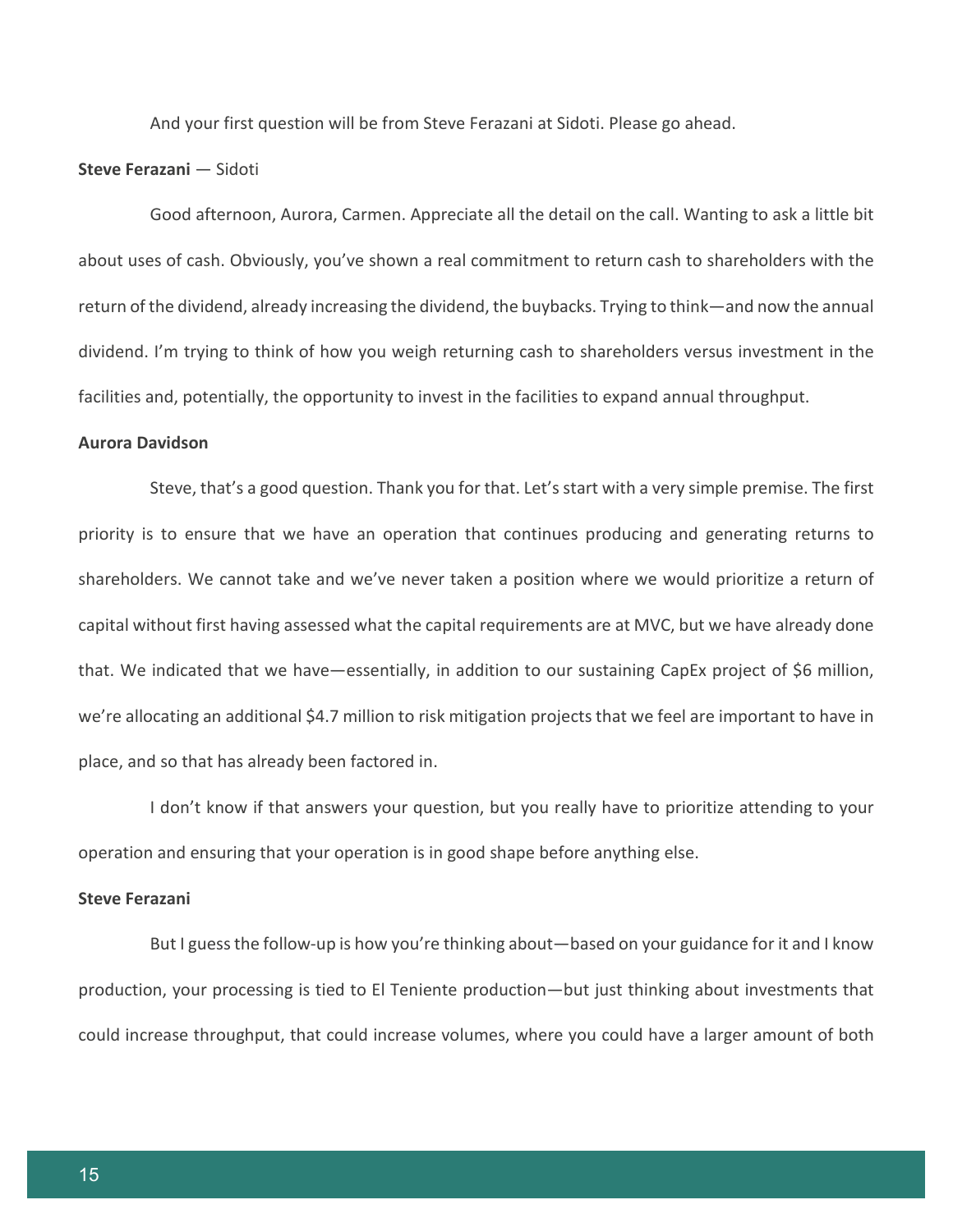historical and fresh tailings. Or are you, at the current facility, at basic capacity? Or is it the water usage that would limit it?

#### **Aurora Davidson**

I think that the basic constraint that we have is that you have to see our operation as a closed circuit or a closed-loop operation adjacent to El Teniente's, right? To the extent that we receive more fresh tailings, as there is more capacity taken in the downstream channel that goes from MVC to the tailings deposit of Caren. So we cannot go in and artificially increase the amount of material that goes down from MVC to Caren. We have to be respectful and mindful of the environmental conditions and the environmental limitations that are in respect of that.

We have already done a substantial amount of work to capture as much of the fresh tailings as we can. We weren't processing all of the fresh tailings that came to MVC before. So essentially, a significant amount of fresh tailings were going out of the plant or being deposited without processing in Colihues, and we have moved away from that by increasing our capacity to process more of the fresh tailings. So those opportunities have already been taken care of.

Cauquenes is not a resource that, if we don't process today, we're losing, as is the case with the fresh tailings, right? So when I mentioned that one of the benefits of processing more fresh tailings means that we maintain the same level of production, the same level of recoveries, the same level of efficiencies without depleting Cauquenes at the same higher rate that we were doing that before, that's a benefit to the Company, right? That basically means that we have more of the benefit of working with both fresh and historical tailings in future periods, rather than working on the basis of gradually extinguishing Cauquenes and only being left with processing of fresh.

#### **Steve Ferazani**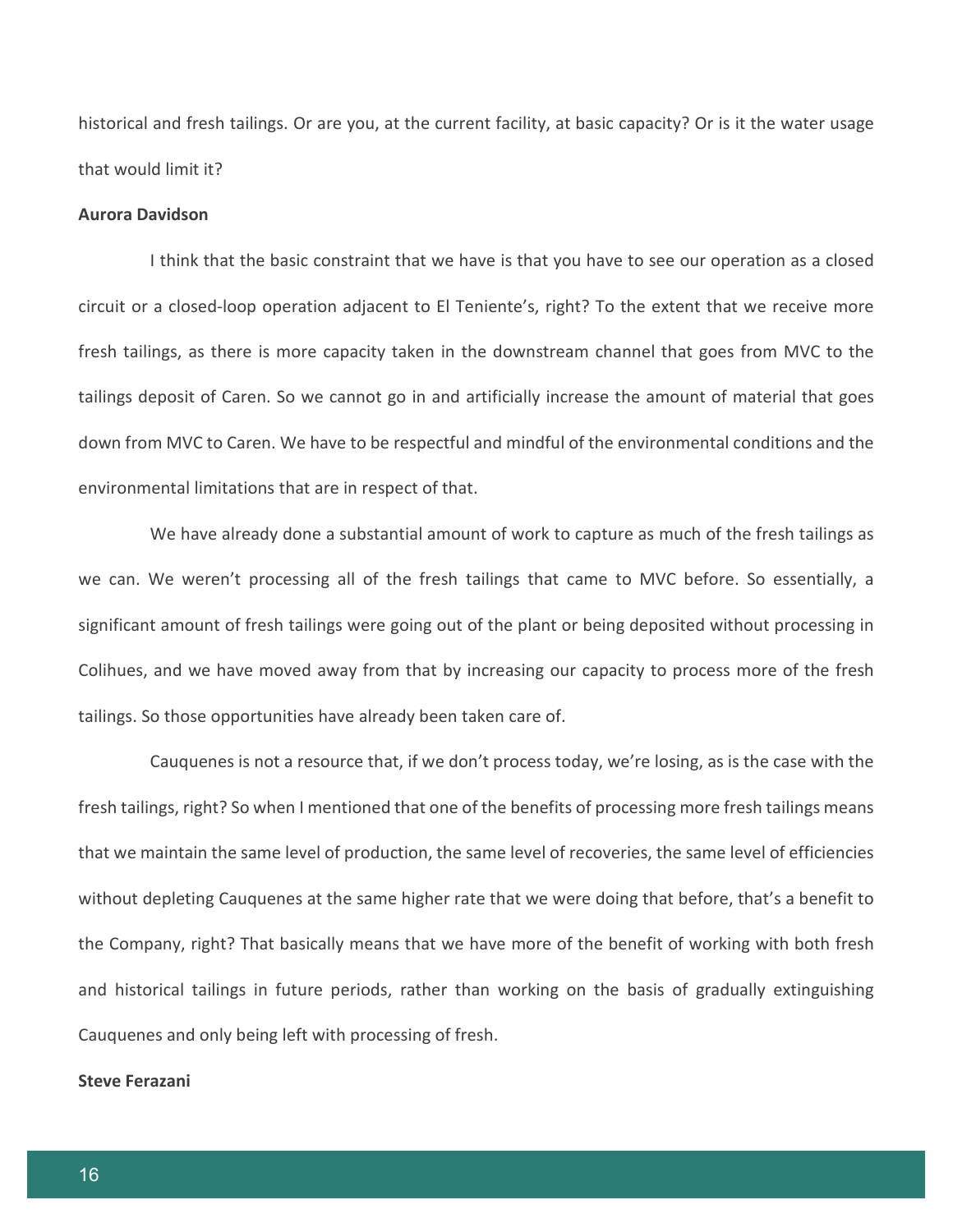I appreciate all the insight, Aurora. Thanks. I'll turn it over.

#### **Operator**

Thank you. Next question will be from Aaron Dunn at Keystone. Please go ahead.

## **Aaron Dunn** — Keystone

Hi. Thank you for taking my question. Just wanted to expand on the last question a little bit, and I was curious to know, what are the opportunities for acquiring other facilities either inside or outside of Chile and expanding your processing production capacity that way? And if you could just talk about maybe the size of potential opportunities and timing if that's something that you're looking to do?

#### **Aurora Davidson**

Yeah. I appreciate the question. We're essentially not looking at acquiring facilities. I mean—and excuse me for being as precise in the wording. What we're looking for is the opportunity to have access to tailings that we can process, right? So it's not as if there's another facility out there that we would be acquiring to produce copper.

What we do is and our expert advantage is in processing tailings. Now all the mines have tailings, and all the mines could potentially—potentially—have tailings processing operations such as the one that we have at MVC, processing the El Teniente tailings. There are several factors to consider there. One is, how many tailings do you have? Whether they are fresh tailings, that's current production, or whether you have historical tailings, or whether you have both. Where are those tailings located?

In the case of MVC, we get the fresh tailings essentially at no cost, by virtue of them being transported down by gravity from El Teniente to our tailings deposit. And we're just in the middle of it all and receive those tailings free of charge. Water availability, when you're talking about processing old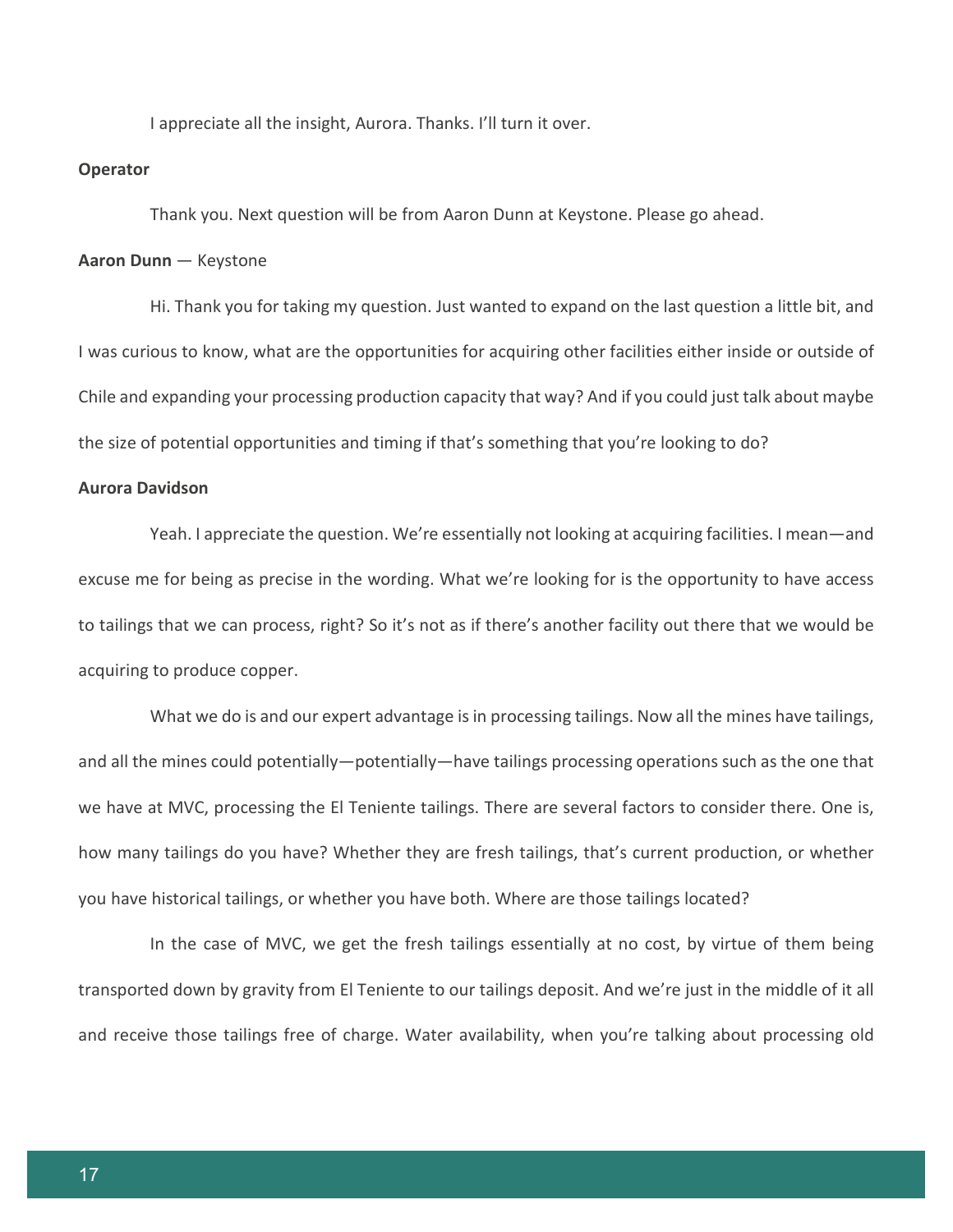tailings, where you have to essentially break down solidified material in order to create a slurry, that's a capital—that's a water-intensive operation.

So there are a number of factors. And I would just mention location, the size of the deposit, and the ability to establish a partnership with the owner of the tailings, where they would continue being the owners of the tailings, and where we get to process the tailings for them through a similar arrangement as what we have with El Teniente. So those would be some of the considerations to have when considering future projects.

We're looking at other projects. We have been discussing a similar project with Codelco on their other mines for a number of years. So this is all work in progress, but with no definitive timeline of deliverables that we can share at this time.

#### **Aaron Dunn**

Okay. So just so I understand, so in terms of just production capacity for the near term, anyways, you foresee yourself as more or less being maxed out at that kind of 61 million to 63 million at MVC? Is that correct?

## **Aurora Davidson**

Yeah, 61 million to 63 million, 65 million, depending on where we are processing Cauquenes. Cauquenes has different grades throughout the deposit so from time to time, we could be working on a higher-grade area that would give us that additional delta of 2 million pounds of copper in any given year.

#### **Aaron Dunn**

Okay. Okay. Good. Excellent. Thank you for taking my call.

## **Aurora Davidson**

Sure.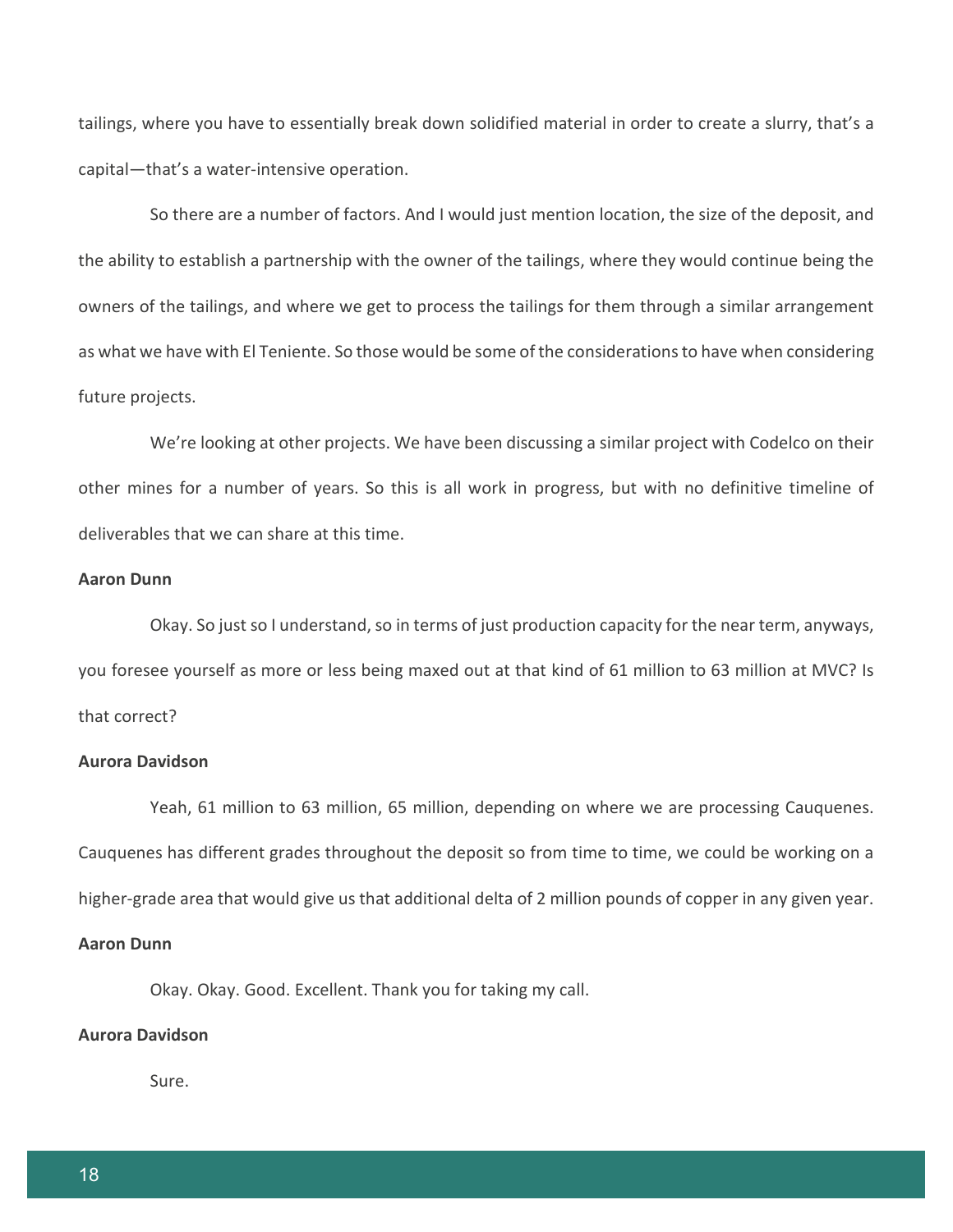#### **Operator**

Thank you. Next question will be from Nick Toor at BlackRoot Capital. Please go ahead.

**Nick Toor** — BlackRoot Capital

Hi, Aurora. So you had mentioned that you want to consider the two buybacks or additional dividends or an additional annual dividend, based on copper prices and general market conditions to bring your cash balance down to the \$20 million to \$25 million level. At current copper prices, what is your expectation of how much cash the Company would generate in 2022?

## **Aurora Davidson**

We don't provide that type of guidance, Nick. We have provided a guidance based on our budget. Our budget was at a more conservative copper price of \$3.90.

#### **Nick Toor**

Yeah.

## **Aurora Davidson**

We have provided guidance on EBITDA.

I think that one of the aspects, particularly now that we have spoken about this dividend policy, and we're going to be incorporating that into our investor materials, will be to move away from EBITDA guidance to free cash flow guidance and start incorporating that in the discussion so that people can get a more concrete feeling of what the potential for that additional room, be it share buybacks or an additional dividend, would be. But it's not something that we can discuss in the context of this call right now.

#### **Nick Toor**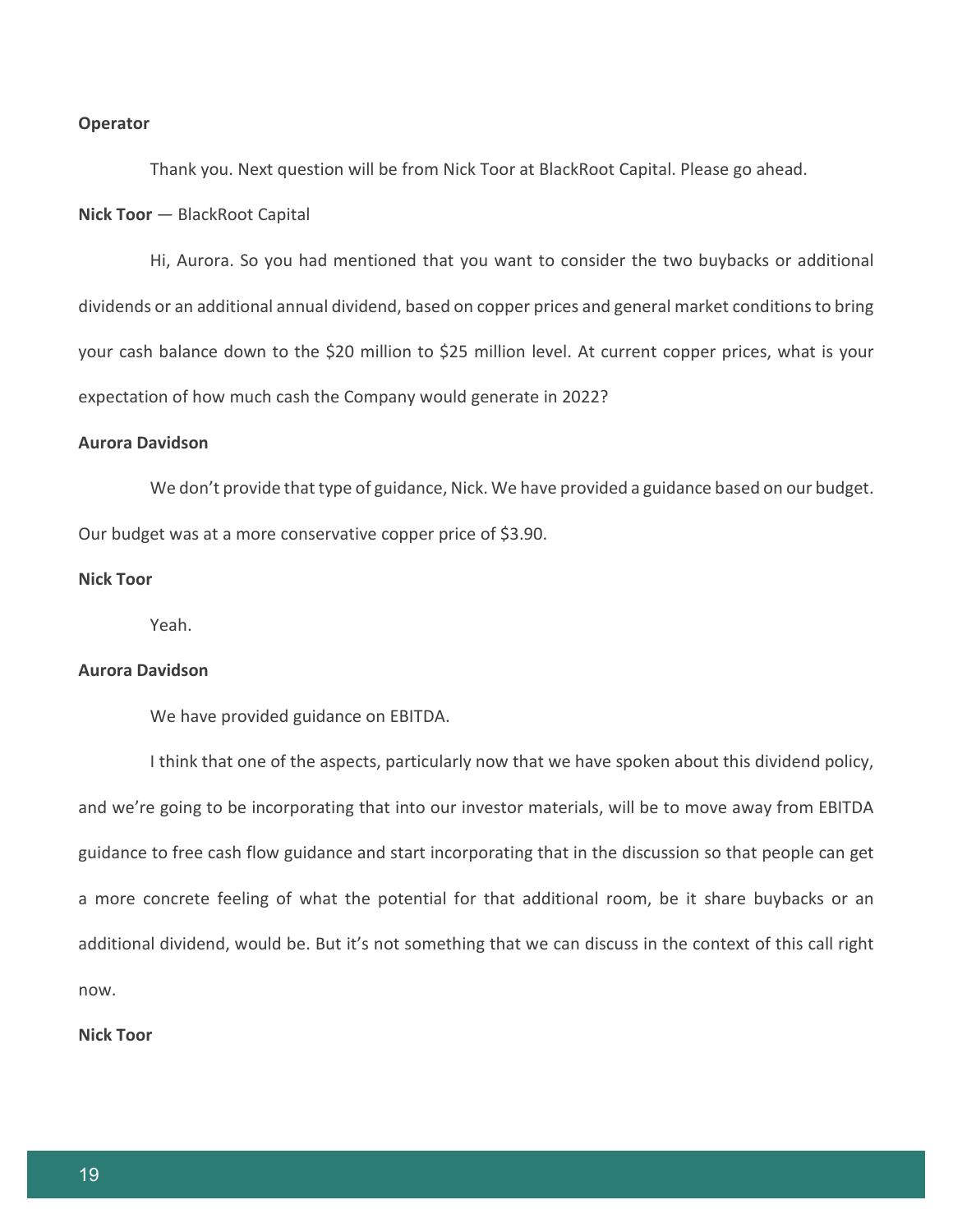Okay. But in 2021, how much cash did you generate? I think it's roughly around \$50 million but correct me if I'm wrong.

## **Aurora Davidson**

In 2021? Yeah. Well, Carmen was just providing all of that information. We generated—let me give you the exact number here. We generated from operations before changes in working capital, \$69.4 million.

## **Nick Toor**

Right. But that was not your free cash flow because then you had CapEx after—

## **Aurora Davidson**

No, no, no. No. No. No. That's essentially the cash generated from operations. And then after that, you have to calculate your CapEx, debt repayments. And in this case, once you start factoring in a level of dividends at a quarterly rate that we don't want to have to cut back from, well, that becomes part of that free cash flow. Right? I mean, you're—

## **Nick Toor**

Right.

## **Aurora Davidson**

—not considering zero dividends. You would consider the amount of \$0.03 per share on a quarterly basis as part of the committed funds that the Company has already factored in.

## **Nick Toor**

Right. Right. Right. So I think on current run rates, you're paying \$16 million in dividends. And if I just sort of look at cash flow from operations last year, which was roughly \$70 million, and then you think about CapEx, you had roughly around \$10 million, so you're now at \$60 million, and then take out \$16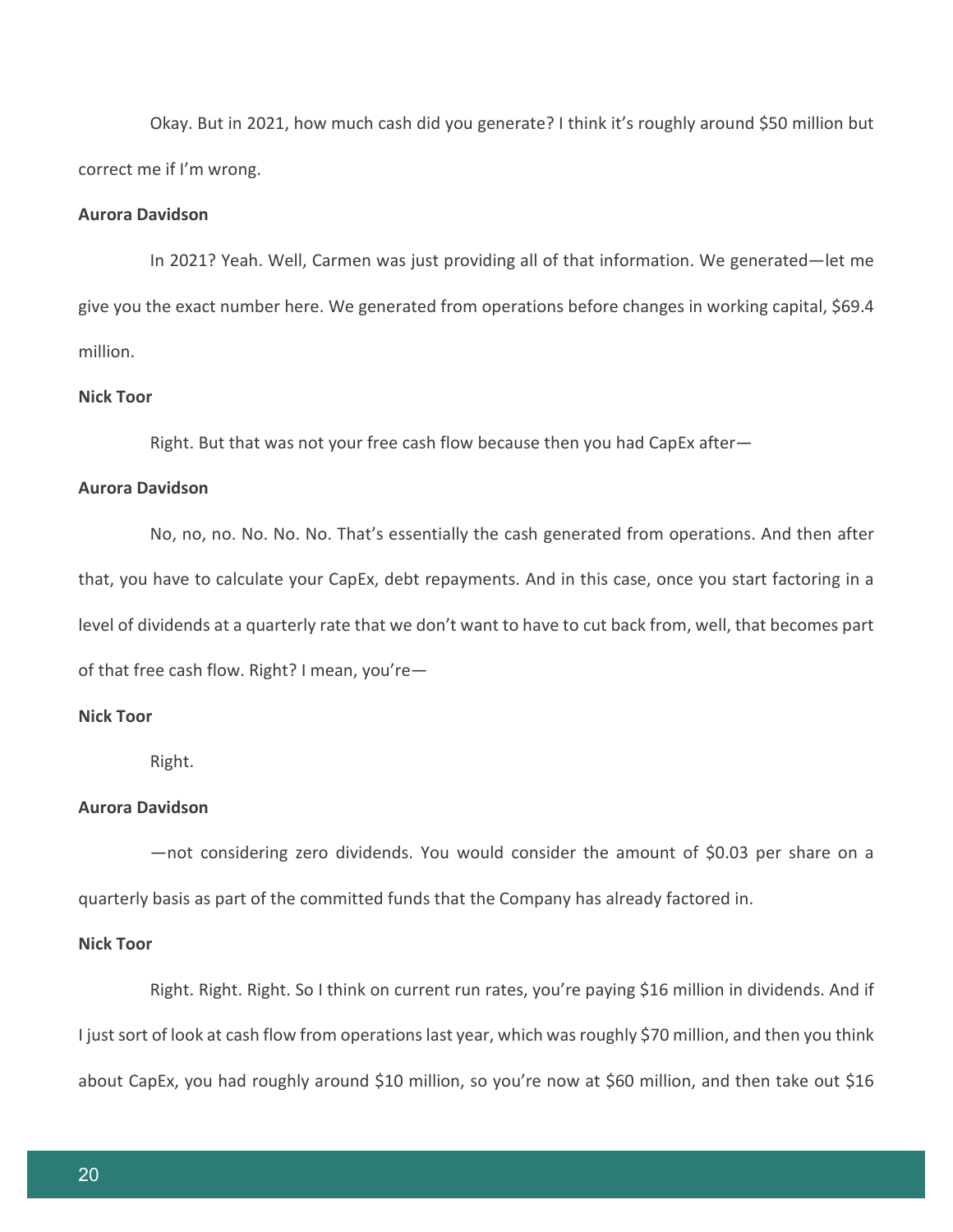million for dividends, so you are roughly around \$50 million, \$55 million of cash generated from operations after paying all your expenses. So—

## **Aurora Davidson**

You're not considering their taxes. You're not considering their taxes. We're actually—as Carmen mentioned, we're essentially paying in 2022 for the taxes that we accrued in 2021. That's just the normal term of payment of taxes. Right? So that's going to be—

#### **Nick Toor**

Right. Right. Right.

## **Aurora Davidson**

—something significant that we didn't have before.

## **Nick Toor**

Which is, I think you mentioned about \$8 million?

## **Aurora Davidson**

For last year, yes.

## **Nick Toor**

Yeah. Yeah. So obviously, that's a more narrow—I mean, I'm just saying, based on last year numbers, so if you take that out, you're roughly around \$40 million, \$45 million. So you currently have a \$65 million balance, so it'll be—if you assume that conditions were the same as last year, you would roughly end up with over \$100 million worth of cash after paying your dividends. And so, is the guidance that you're giving us that, above \$25 million, whatever cash is left—and my estimate says around \$100 million—you would then dividend that cash out?

## **Aurora Davidson**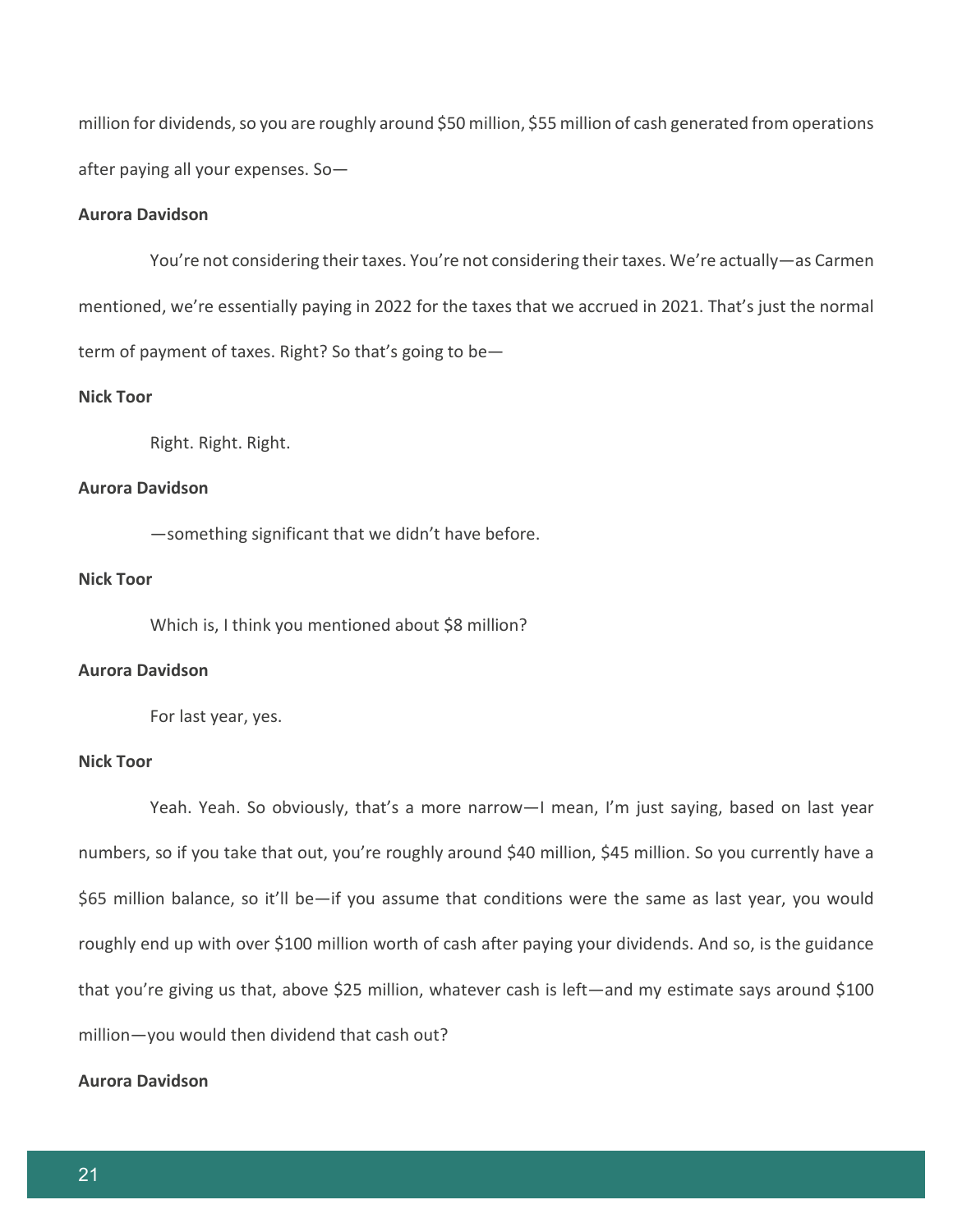Well, we've said a combination of dividends and share buybacks. Right?

### **Nick Toor**

Right.

## **Aurora Davidson**

Share buybacks are not limited to the normal course issuer bid that we have in place. In general terms, the discussion is—or the conclusion is we don't want to leave—we don't want to end the year with a substantial amount of cash.

## **Nick Toor**

Right.

## **Aurora Davidson**

And considering all the factors and all the obligations the Company may have, a combination of a higher annual dividend or share buybacks, is definitely—are definitely considered in order to maintain appropriate cash but not excess cash on the balance sheet.

## **Nick Toor**

Yeah. No. And I think that's a smart policy. I'm just trying to get my hands around the numbers. So I think (unintelligible) and, obviously, things can change based on copper prices and other factors—but if 2022 looks like 2021, you would have roughly \$75 million to either give out as a dividend or for share buybacks or a combination of both. That is sort of your guidance is that, at the end of the day, you'll bring your cash balance down to \$20 million to \$25 million?

## **Aurora Davidson**

Yeah. I think that that is what we stated, and that's the idea. The calculations that go in the middle of that should not change that conclusion. Right? And—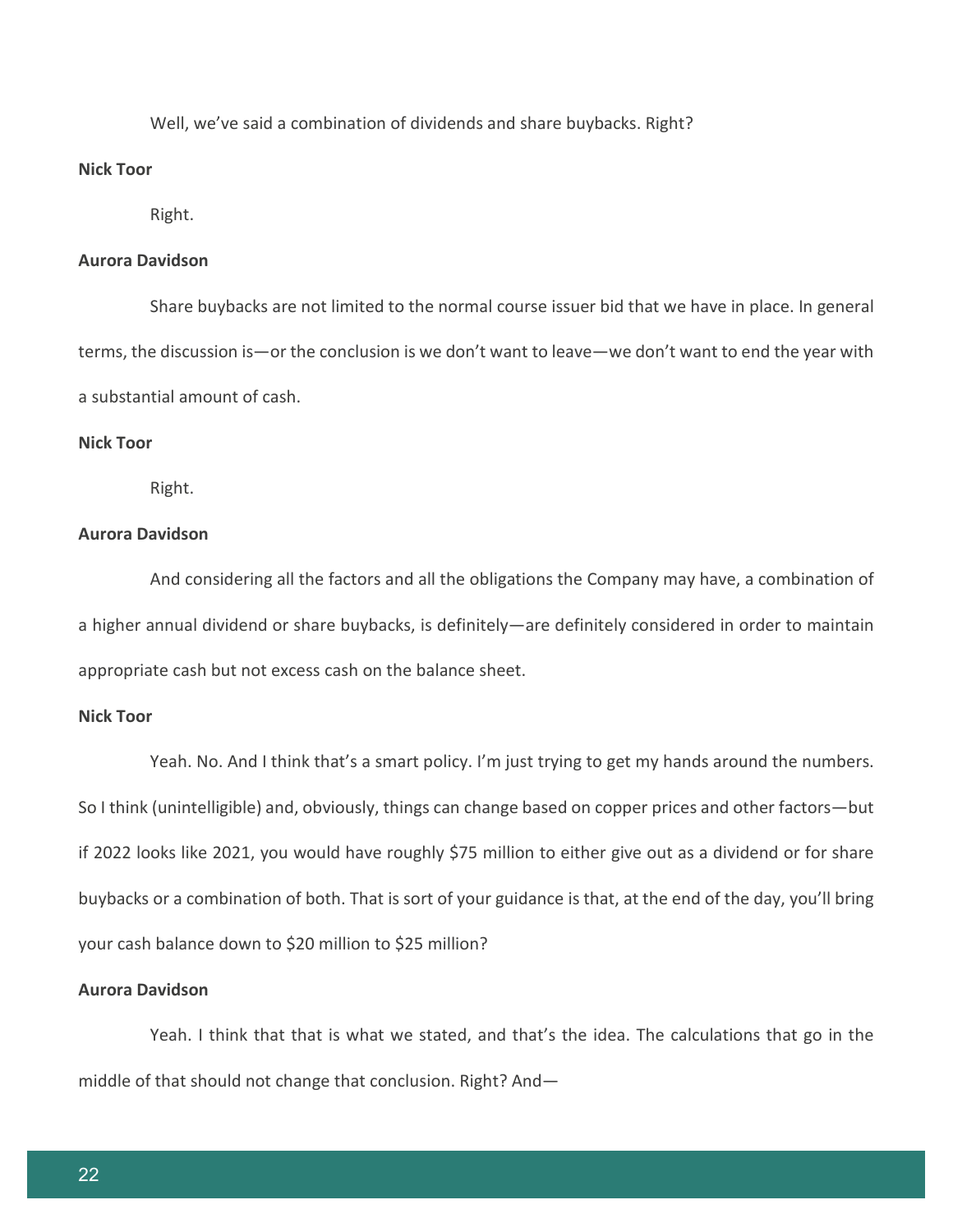## **Nick Toor**

Right.

## **Aurora Davidson**

—you mentioned the critical part. Depending on copper prices and other sets of circumstances

right now, everything's looking good. We'll—

## **Nick Toor**

Yeah.

## **Aurora Davidson**

—let's keep our fingers crossed that, that is the case.

## **Nick Toor**

Okay. Great. That's my only question. Thanks.

## **Aurora Davidson**

Thank you, Nick.

## **Operator**

Thank you. Next question will be from John Polcari at Mutual of America. Please go ahead.

## **John Polcari** — Mutual of America

Thank you. I assume the interest expense is in US dollars. Correct?

## **Aurora Davidson**

Yes. Everything that we report is in US dollars except our dividends.

## **John Polcari**

So, but the expenses—I assume most of the expenses, pre-translation, are in local—are in pesos?

## **Aurora Davidson**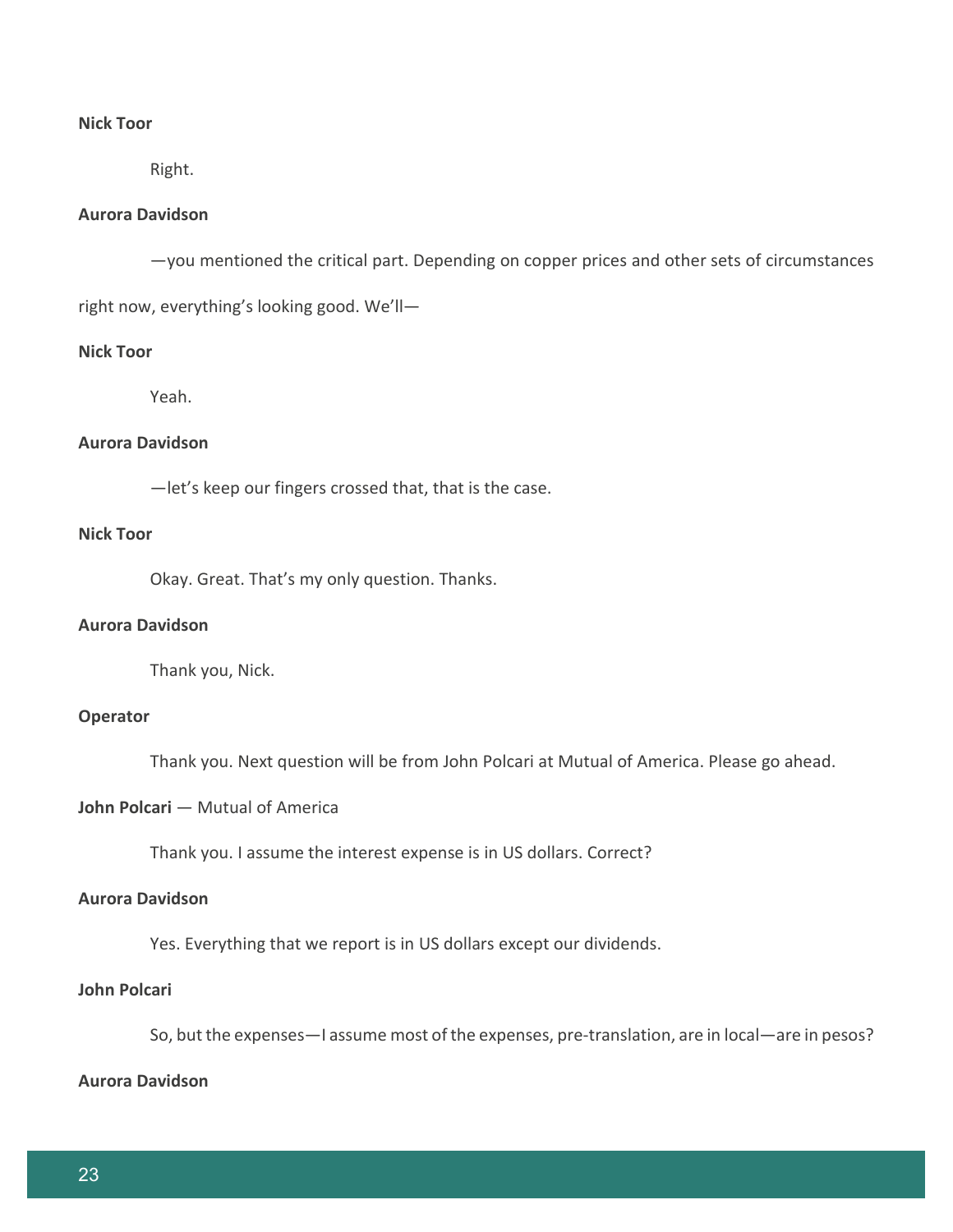Some of them are in pesos—yeah—some of them are in pesos, some originating in US dollars.

## **John Polcari**

But the majority, such as labour and benefits, et cetera, in the local currency?

## **Aurora Davidson**

That is correct. Labour, services, subcontract work, all of that is the Chilean peso; power, US dollars; steel, US dollars; TC/RCs, US dollars; lime, we have both in US and Chilean pesos.

## **John Polcari**

So on balance, as the US dollar has strengthened over the last year and, perhaps, might continue to strengthen, on balance, is that a positive or a negative in terms of expenses to the Company? Or is that too difficult to assess at this point because of the use of power, et cetera?

## **Aurora Davidson**

No. In general terms, we have a natural hedge because our revenue is in US dollars. Right? So when we get a benefit out of foreign exchange matters, it's essentially through a weakening of the Chilean peso.

## **John Polcari**

Okay. So on balance, for 2021, you did have a—obviously, it was a positive effect, simply because it had depreciated—

## **Aurora Davidson**

It was a positive effect.

## **John Polcari**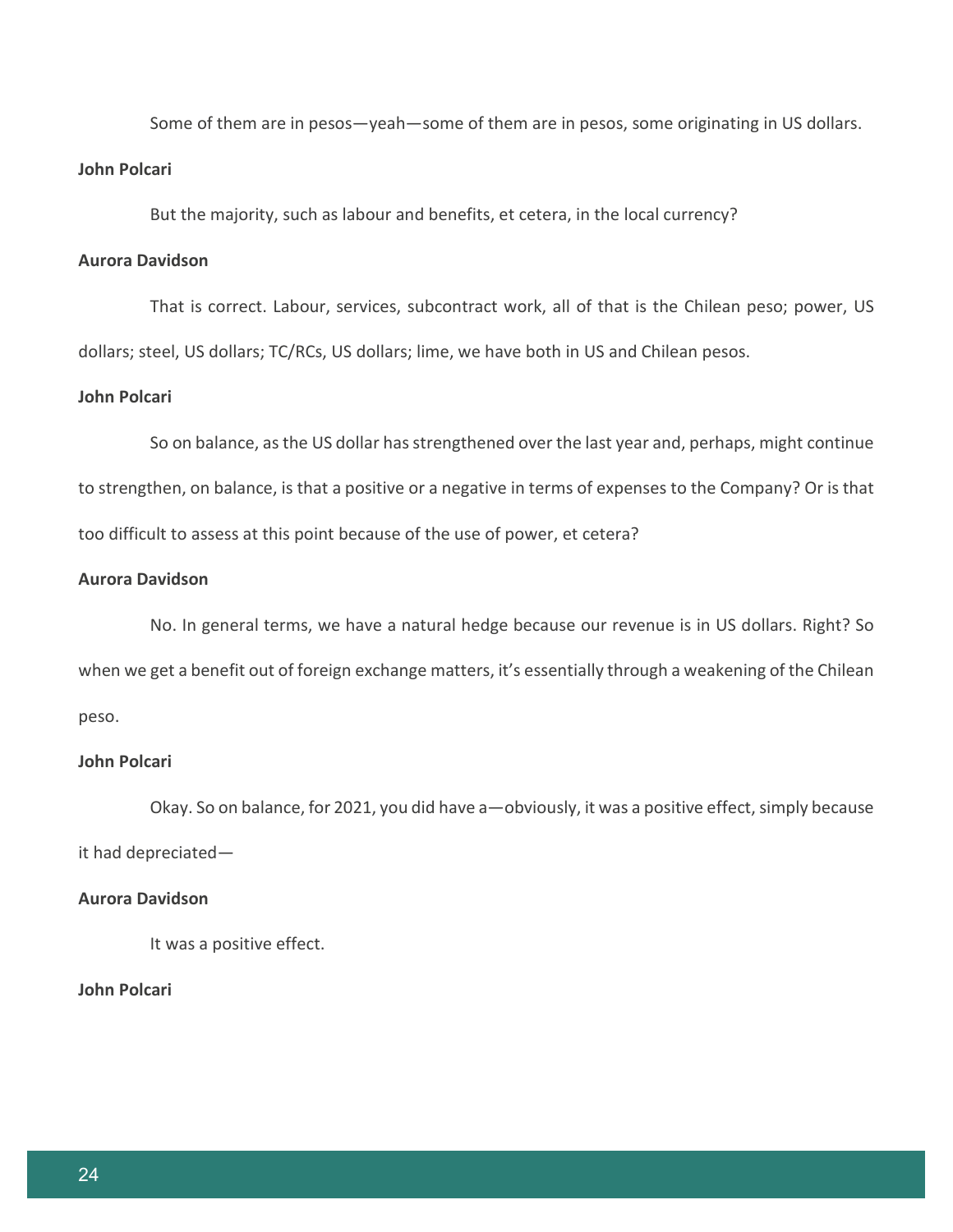Right. Right. What is the current corporate tax rate? Not that you're paying, but the top rate in Chile, subject to any changes with the new political situation—but at present, what's the corporate tax rate?

## **Aurora Davidson**

There is a—the Chilean corporate tax rate is 27 percent. When you repatriate funds out of Chile, as is the case when dividends are declared from MVC, you get another 8 percent nominal. In practice, what we're seeing is that once you factor in all the taxable differences, the cost is about 11 percent of additional tax and repatriation.

## **John Polcari**

Okay. So that would move the total tax rate north of 30 percent? Okay.

#### **Aurora Davidson**

Yeah.

## **John Polcari**

On the royalty, should we be fortunate enough to see the current copper price stabilize, or even move higher, to the point where the royalty had to be adjusted because of higher prices exceeding the current cap, is the entire agreement recast? Or does the existing agreement stay in place and just pricing above \$4.80 change?

## **Aurora Davidson**

The existing agreement stays in place. And it's only the—it's only the royalty, which is one of the—one of many clauses in the agreement that would change.

### **John Polcari**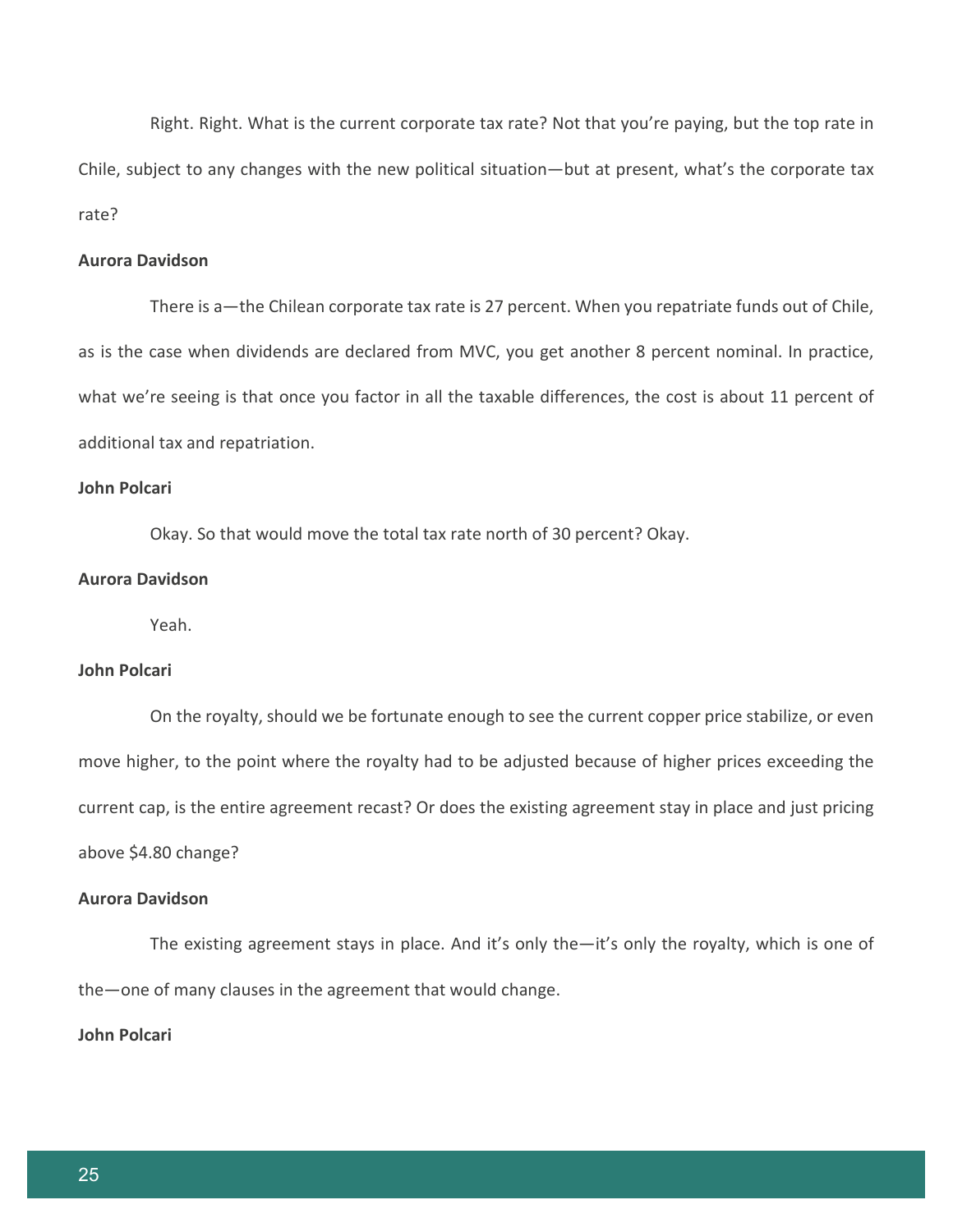Okay. But the royalty would only change above—for instance, on the historic tailings—would only change above a price of \$4.80. Correct?

## **Aurora Davidson**

Correct.

## **John Polcari**

So any existing royalty structure on new or old tailings, up to the current cap that's in the agreement, stays in place going forward. Okay. Can you tell us what might have been repurchased in terms of shares so far for the first two months of '22?

## **Aurora Davidson**

Absolutely. And we have that information on our website as well. But we paid—we have repurchased 2.2 million shares in total out of the normal course bid. We repurchased 1.4 million shares in December; we repurchased 0.8 million shares in January. And that was all the way up to January 24th.

In January 24th, we started our blackout period. And during a blackout period, you cannot do repurchases under the normal course issuer bid. We reinitiated the repurchases today after we came out of the blackout period. So 2.2 million shares out of the normal course issuer bid have been bought, and we have 8.55 million shares to go.

## **John Polcari**

And that would have to be re-approved, I assume, at the end of the year for '23? You'd have to file again for another—

#### **Aurora Davidson**

Yeah. At the earlier—

## **John Polcari**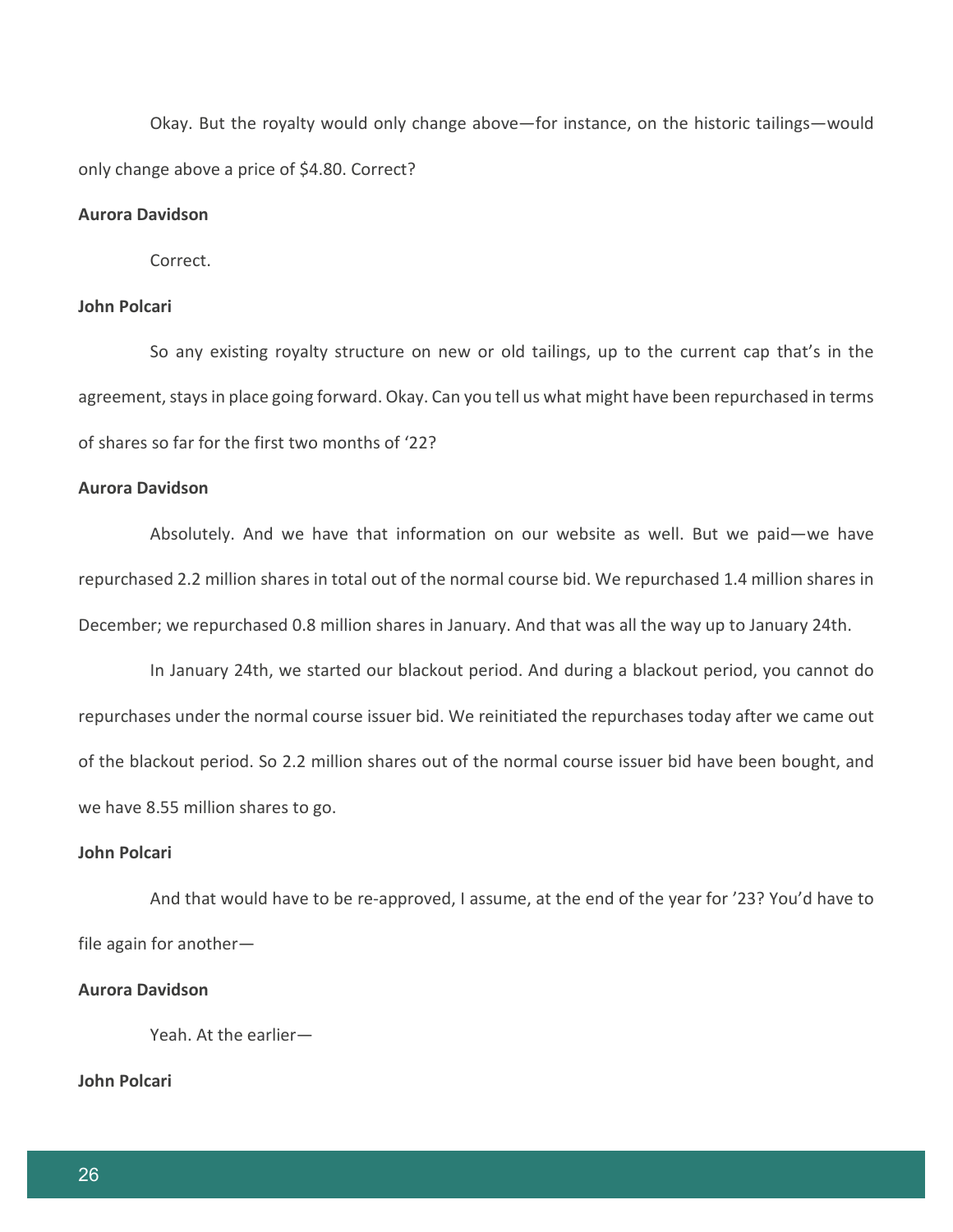—licence?

## **Aurora Davidson**

—the earlier—yeah. The earlier of the expiry date or the date in which you finish buying the

10.75 million shares that we have approval to buy for repurchasing—to buy for cancellation.

## **John Polcari**

Got it. So theoretically, you could actually reconstitute the repurchase agreement at an earlier—

at a date earlier than year-end?

#### **Aurora Davidson**

That is correct.

## **John Polcari**

Okay. And my last question is simply—

## **Aurora Davidson**

That is correct. And, John—

#### **John Polcari**

Yeah?

## **Aurora Davidson**

—we can also put a pause on the normal course issuer bid and do a substantial issuer bid. We

cannot do both concurrently, but we can pause the normal course and do a substantial issuer bid.

## **John Polcari**

Great. Thank you. My last question is simply on any special dividend that may or may not happen. Would that be also a qualified dividend as the existing dividends are? Or would that be some other form of return of capital? Or…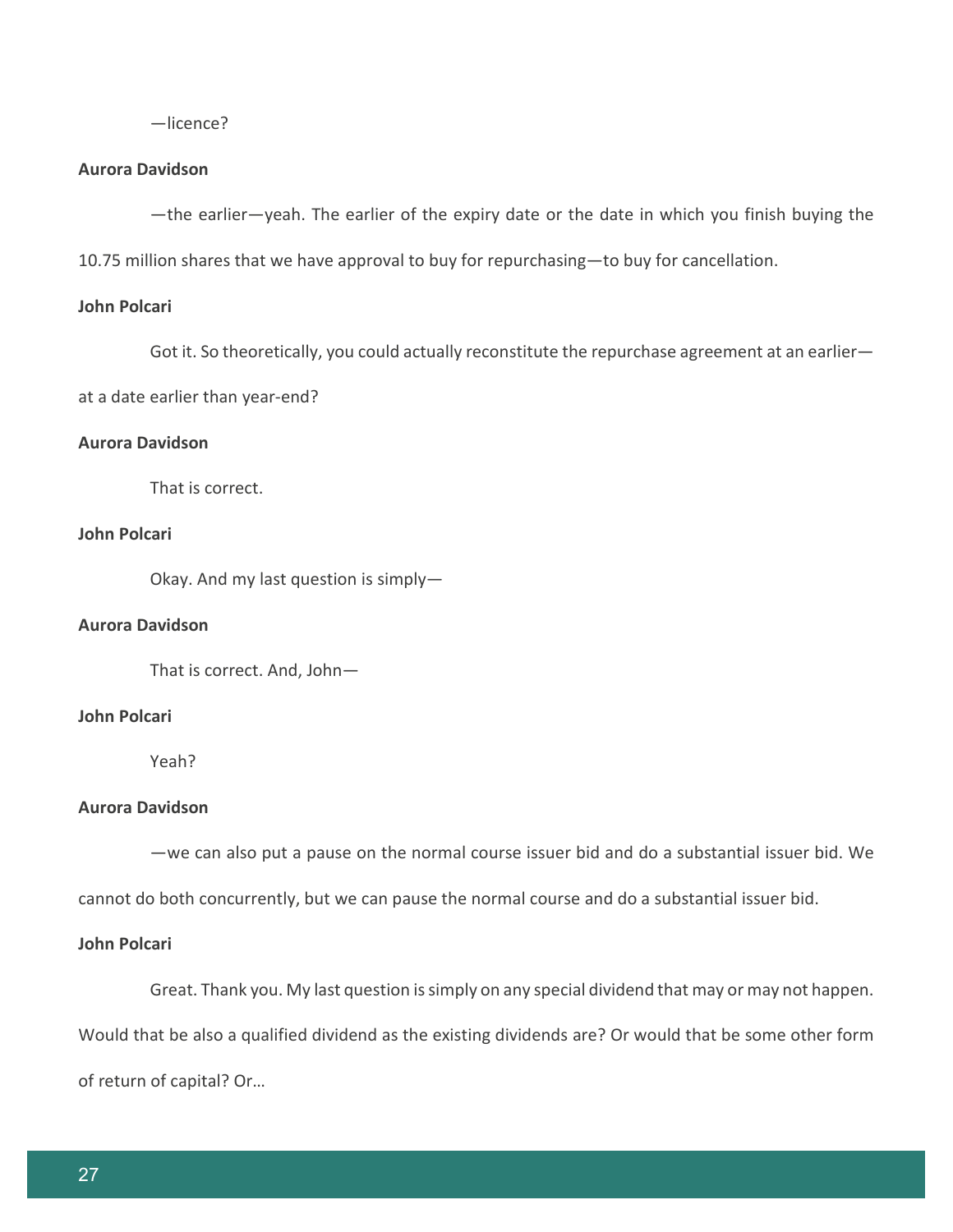## **Aurora Davidson**

No. That would be an eligible dividend in the same form as the normal dividends are. And we wouldn't call it a special dividend. We would just call it a top-up dividend, but an ordinary dividend.

#### **John Polcari**

Okay. But as an ordinary dividend, it wouldn't necessarily be at a permanently higher level. I know you've been—and we appreciate you being—

#### **Aurora Davidson**

Correct. Correct.

## **John Polcari**

—conservative in terms of escalating the dividend and maintaining a sustainable level. But above the—

## **Aurora Davidson**

And we wouldn't call it a special. We would just call it a regular dividend at a higher annual rate.

## **John Polcari**

Okay. But not necessarily a permanent higher annual rate? Just a—

## **Aurora Davidson**

No. No. No. No. No. No. That is not what we intend to do. We want to have a consistent record of quarterly dividends that people can count on and then use an annual dividend, precisely as a mechanism to return additional cash, excess cash that the Company may have generated in the period or—

### **John Polcari**

Yep.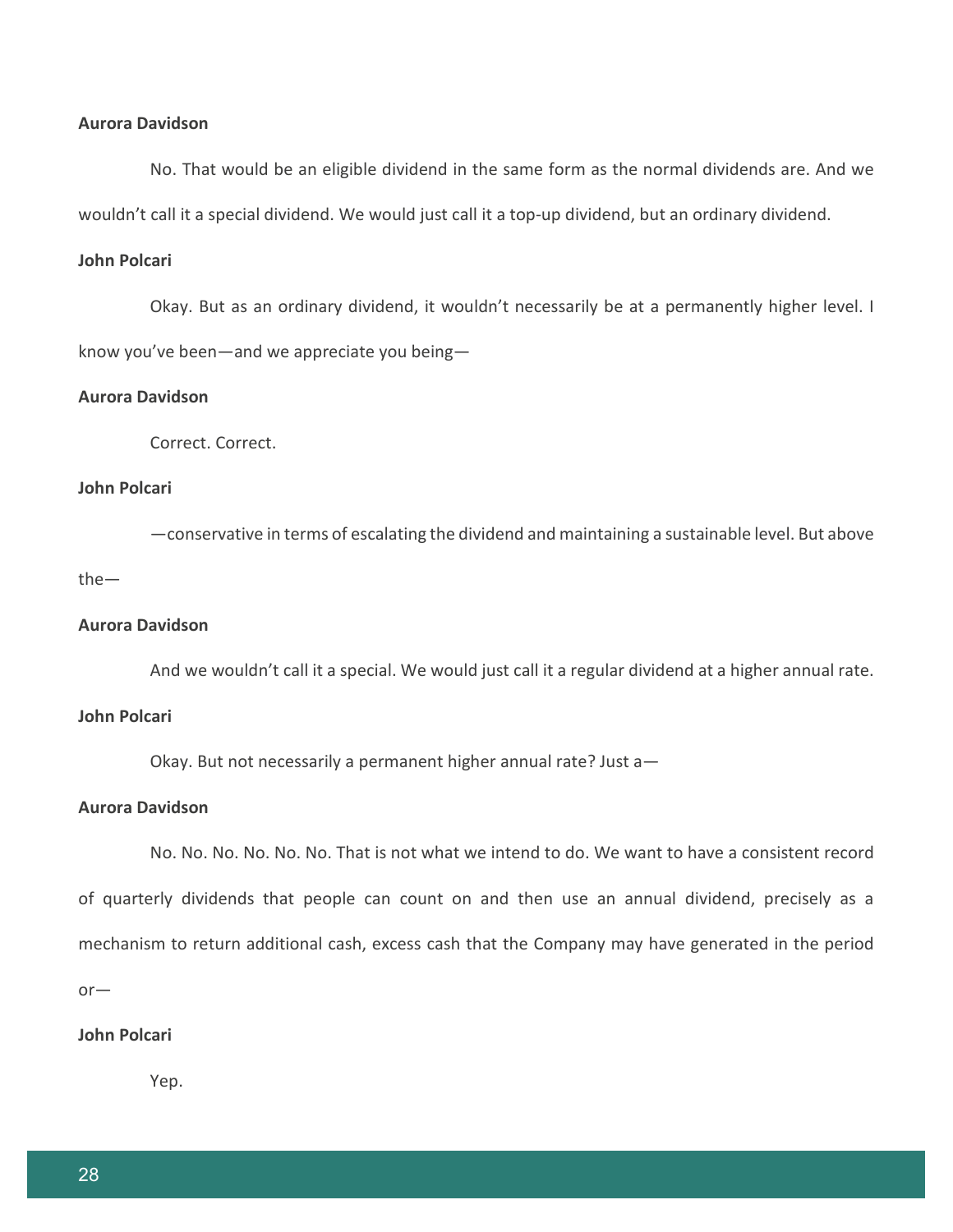## **Aurora Davidson**

—that is sitting on the balance sheet.

## **John Polcari**

Thank you. Thanks for clearing that up. And again, that would be, as the dividends have been so

far, a qualified dividend for tax purposes?

## **Aurora Davidson**

Yeah. It's—yeah. It's called an eligible dividend in Canadian—

## **John Polcari**

Right. Yep.

## **Aurora Davidson**

—tax terms. Yes.

## **John Polcari**

Yeah. Okay. Great. Well, thank you. That's all I had and steady as she goes. We appreciate the excellent management. Thank you.

## **Aurora Davidson**

Thank you.

## **Operator**

Next question will be from Terry Fisher at CIBC. Please go ahead.

## **Terry Fisher** — CIBC

Yes. Aurora, congratulations again. I'll be mercifully brief since this has gone on a long time. First of all, I again have trouble trying to find the MD&A and financial statements on the website. I was able to get them on SEDAR, but I would just point that out, that maybe people are looking for them, be good to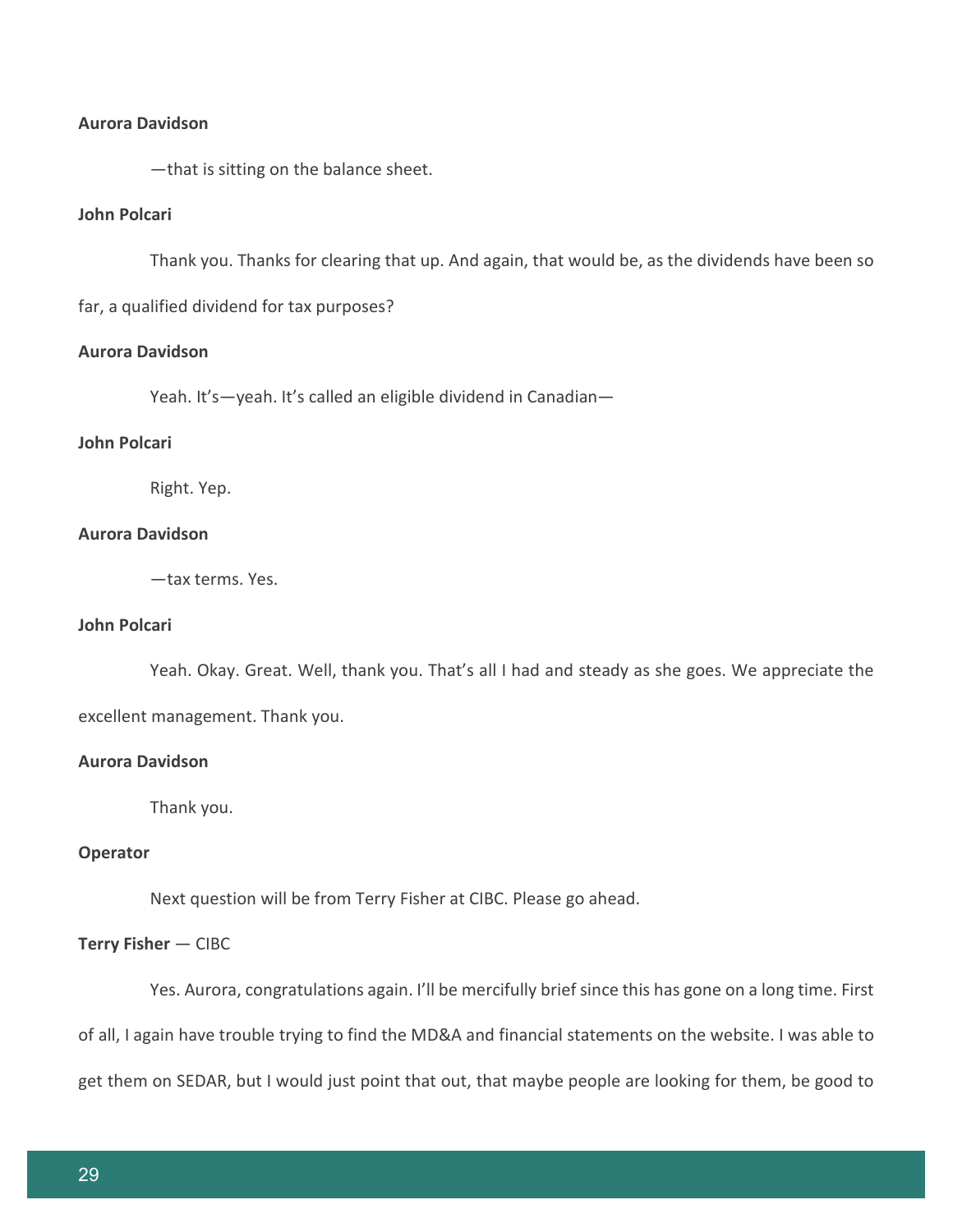have them on the website. Or maybe I'm just incompetent enough not to be able to find them there, but I gave it a pretty good search.

Secondly, question-wise, to follow up on the last two callers about dividends, I'm just interested in timing. If you're going to pay a special dividend in addition to the quarterly one—which just got raised, and I think that should get the market's attention—I would assume that that's—the way other companies do it is, at the end of the year, they take a look at where they are, and it's sort of declared sort of at the end of the year or maybe even after year-end, out of the annual results, as opposed to some interim period during the year. In other words, you rarely ever see more than one special dividend, and it tends to be at the end of the year.

Anyway, that's one question. Related to that is the timing on the normal course issuer bid is ongoing. So I guess, it's a management—or a decision that the board needs to take in managing the process of getting capital out to shareholders, as to the timing of which of those you do. And I would think the share price also might factor into that. If it shoots up, you'd pay a cash dividend, special one, rather than buy shares back. Like I don't know what the calculus is there but, right now, what I'm asking about more is the timing. What I'm expecting is you're going to keep buying shares back under the NCIB during the year and then, at the end of the year, there may be a special dividend. Is that correct?

## **Aurora Davidson**

Yeah. I don't expect that the board will be declaring that higher annual dividend in Q2 of 2022, just to give an example. The normal course issuer bid is ongoing. The board assesses where things are in respect of share price, what's the adequacy of continuing with share buybacks or, for example, as I mentioned with John before, initiating a substantial issuer bid.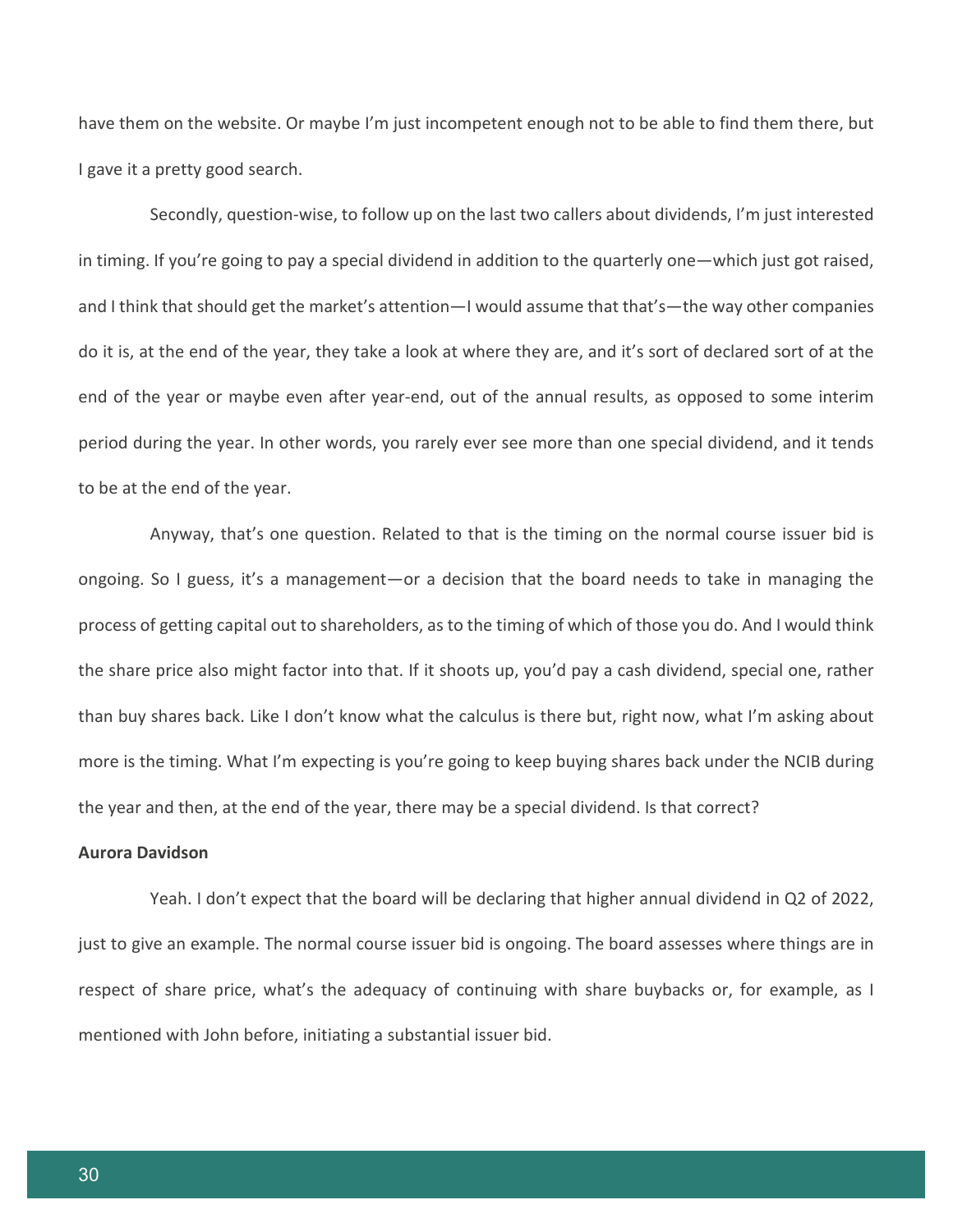I think it's—there are a number of factors that come into play, Terry. And yeah. Normally, the annual dividend is declared after the review of annual results, but I don't think that, necessarily, you're set to do it then. I think that the Company and the board may have the flexibility of declaring that annual dividend, not necessarily always at the same time.

And it will not be a special dividend, just to clarify that. It will be within—we'll call it a regular dividend. We will not call it a special. And so it's—we're just not—and all the companies that have annual dividends call it just an ordinary dividend as well. They do all the necessary disclosures to include that, that is a dividend that is being paid at a higher annual rate, but it is not—there are not going to be five dividends in a given year. There are going to be four.

#### **Terry Fisher**

Okay. That's good clarification. Thanks. I certainly misinterpreted it. Anyway, we will accept the dividend whenever you choose—you and the board choose to pay it out. So again, congratulations. Thanks, and we're looking forward to another really good year and good luck.

#### **Aurora Davidson**

And I'll send you an email with a path for the MD&A and financial statements. They're all on the website.

#### **Terry Fisher**

Yeah. I'd like that because I couldn't find them.

## **Aurora Davidson**

Yep. I'll do that. Thank you, Terry.

#### **Terry Fisher**

Okay. Bye-bye.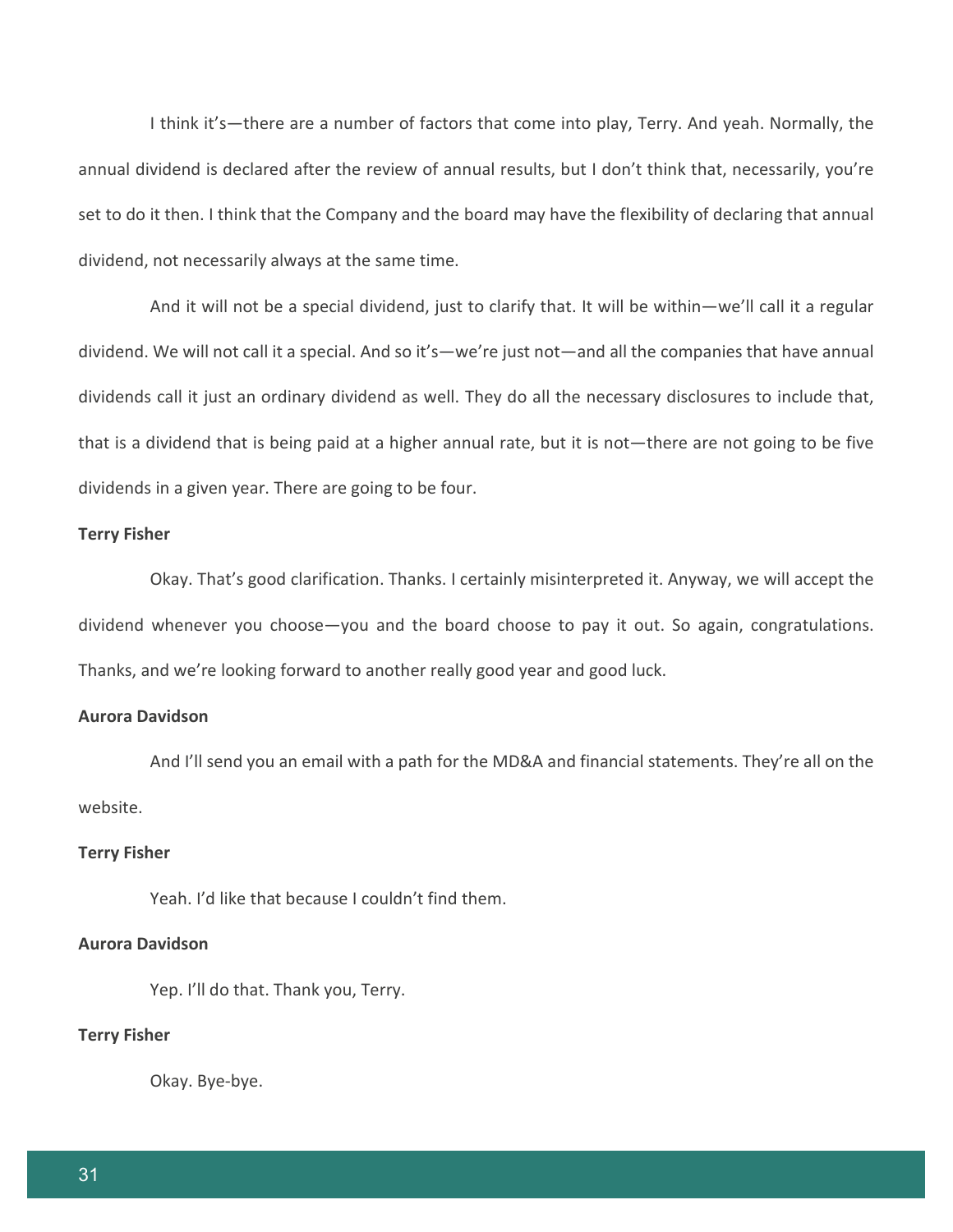#### **Operator**

Thank you. As a reminder, ladies and gentlemen, if you do have a question, please press \*, followed by 1 on your touch-tone phone.

And your next question is from John Whittier at C3. Please go ahead.

## **John Whittier** — C3

Hi, Aurora. I have a follow-up to all the questions as far as uses of cash. We haven't really dialled in yet on—with some expenses coming in the second half of the year, is there any thought right now on you did an excellent job with restructuring your debt, spreading it out, and getting it to the point where there's no prepayment penalty. Is there any thought at this point, because copper has stayed where it's been, now, for a prolonged period of time, and that has such a huge magnitude of effect on what's going on with your company—is there any thought on—I mean, at a minimum, with all expenses, including interest expense, mattering, cutting that in half or even zeroing that out, based on the strong quarterly free cash?

And then, if you could, can you tell me again—can we review your credit line? Your credit line is \$15 million and just how long is that in effect for? Is that a '22, '23 thing? And what are the terms of that, if you ever draw down on that credit line? And is it a possibility of taking out the debt and expanding the credit line? And is the net savings of that beneficial to the Company?

## **Aurora Davidson**

Yes. No. That's a good question. When I mentioned that the benefits to shareholders in 2021 were three, the first one that I mentioned was a reduction in debt. So to the extent that, that is available to us, it's something that could and would be considered. At the end of the day, we still have some provisions in respect of repatriation of funds that are—that have a cap. It's not a small cap; it's a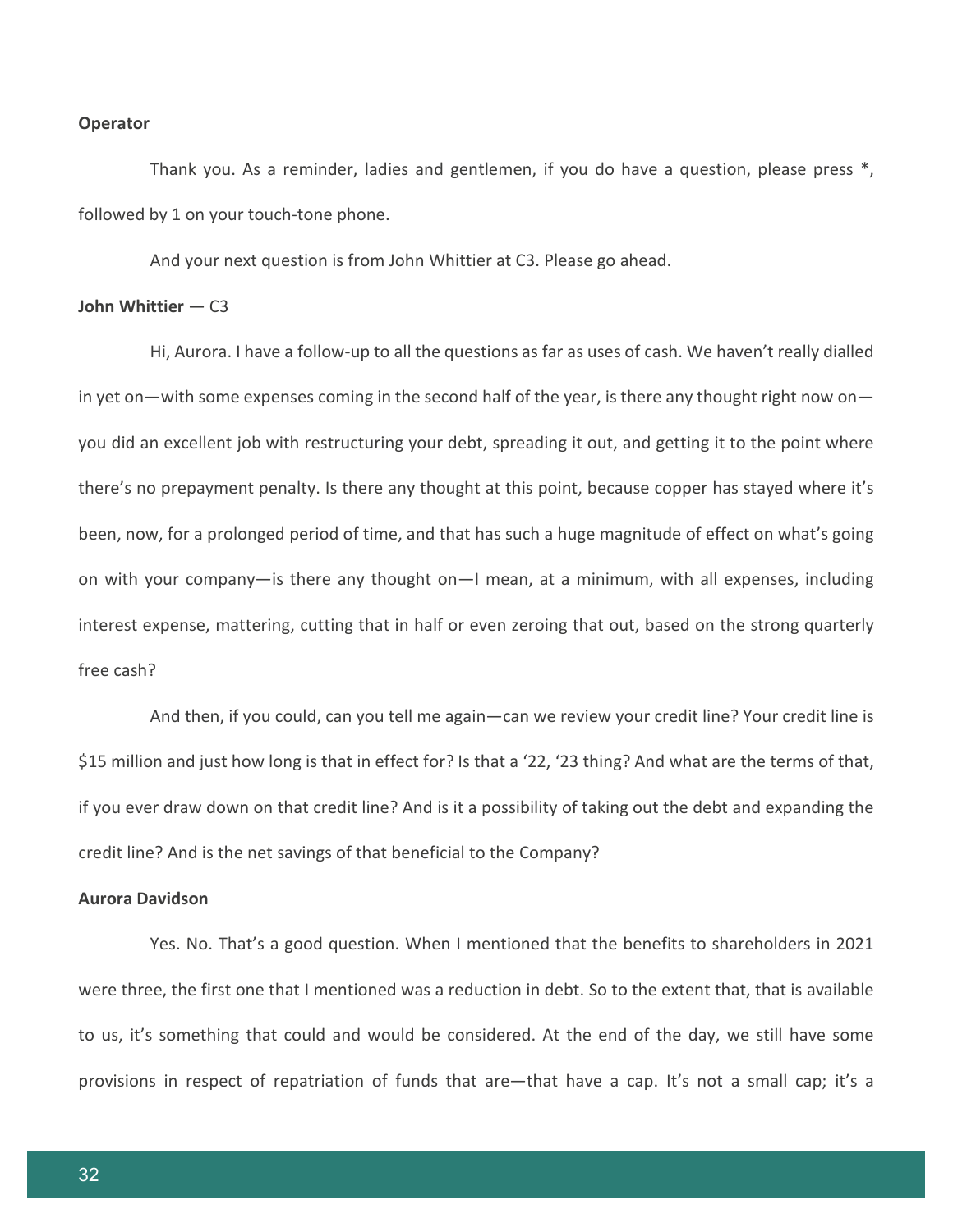substantially ample cap that would still allow us to return a good number of—a big number of cash to shareholders.

But to the extent that we don't want to have that, then we can always go back to the drawing board with our lenders and see what needs to be done with them to either remove fully all of those conditions, or we could move on into, as you mentioned, partial or old debt repayment.

We do have that line of credit. We haven't used any of that, as we disclosed in our financial statements. I think that the line of credit has an availability—correct, I'm just checking out here—to June of 2023, if I'm not mistaken. And the terms of disbursement—yeah, June 30, 2023—and it would be subject to, basically, the same rates that we have on the current loan, which is not protected by the bank. So it's a LIBOR plus the market.

## **John Whittier**

Okay. And I just wanted to compliment you again for—you're blessed and everyone's blessed with where copper is, and where it may go, and where it may stay for the foreseeable future, measured in many years but—and so you're blessed by that. But what you've done on the ESG and the cost savings and the production side has progressively just gotten better, and it's super impressive. So I wanted to pass that along.

I also wanted to tell you that I know everybody appreciates the transparency in providing, especially inter-quarter, your monthly buyback numbers, which I think is a very important element for people to understand because it's very clear, based on your January go-along buybacks, that the market volatility—not the copper volatility because there really wasn't any for any significant period of time—but the market volatility is this company's friend at this kind of out-of-touch, inefficient valuation.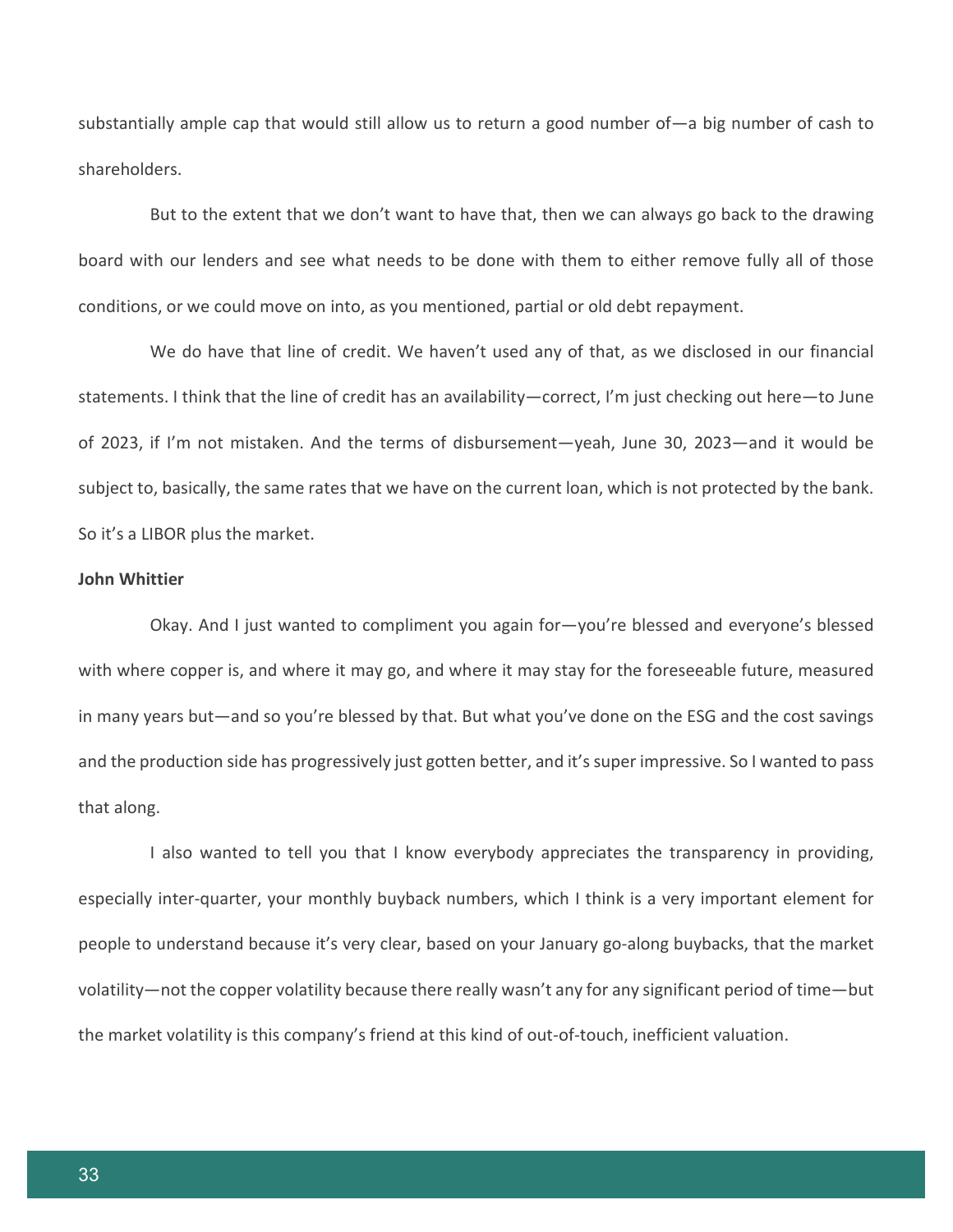And the fact that—this is just a comment—I was not impressed at all with the results with the Dutch auction. I am super impressed with the effectiveness and the commitment that you have on a goalong, every day—at least it looks that way—go-along buyer of your shares. And it's comforting to know, with how your—how strong your balance sheet is now, that in this kind of market, that this is—the most comforting thing is that there is a bid, at a certain point, and it seems like it's a regular one from the Company. So I compliment you for that.

And then I will—if there is anybody else, I'll pass it along. But I just—I do absolutely want to be the contrarian here and just offer up, again—I'm not going to say what I've said to you before. I think it's fantastic that you have now a very inexpensive, ridiculously inexpensive stock that has more than an 8 percent dividend yield. It won't stay that way. It's just not going to—that is what it is. And so that's been great.

The contrarian comment is I, for one, hope that there's no special dividend. And I am the guy who sits here and with absolutely—I don't quite understand why, based on history, with an interest in taking out the debt, why you wouldn't carry large amounts of cash and—large amounts of cash into the new year. And I just—I wanted to tell you, if you do that—companies get criticized all the time for being lazy, having low share prices and high debt or high cash balances. You're new to that neighbourhood, and it's a cool club to belong to. And if you happen to change your position and carry major cash balances, at the expense of the special—there's a different word, but one-time types—

## **Aurora Davidson**

Yeah.

#### **John Whittier**